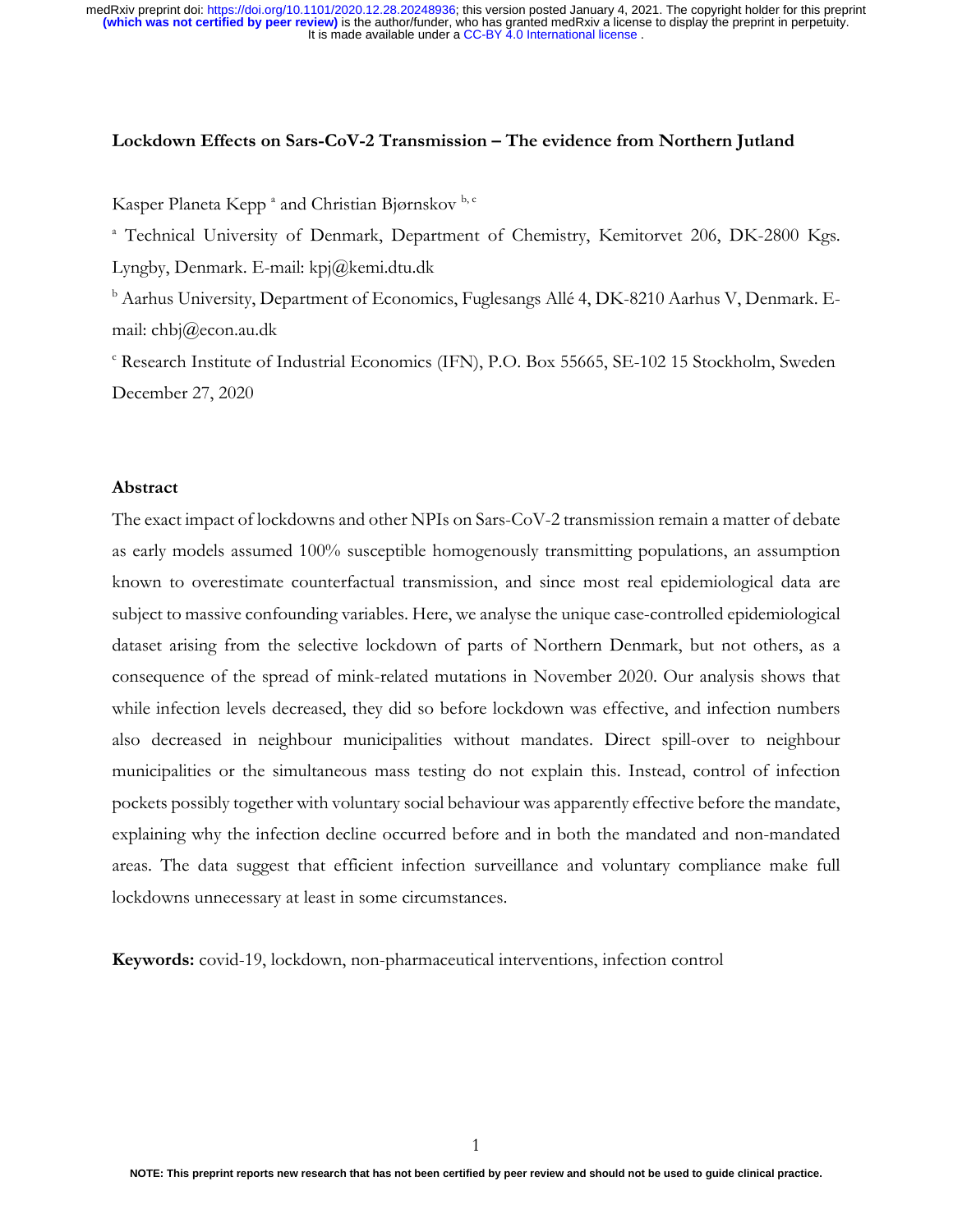# **1. Introduction**

After the new Sars-CoV-2 virus arrived in early 2020, almost all Western countries implemented some form of societal lockdown, ranging from school closures to curfews.[1] Most governments reacted at the same time in similar ways, partly copying China's approach in the Wuhan province.[2] It is a central ongoing challenge to determine which – if any – non-pharmaceutical interventions (NPIs) work best, and to what extent mandates work vs. voluntary compliance.

The similarity in the Spring response has challenged research into the effectiveness of NPIs, because of a lack of proper real control cases. This has led to a predominance of indirect modelling studies based on assumed counterfactual curves[3], [4], and empirical studies investigating points of change in country-comparisons[5].

Some epidemiological computer models suggest that NPIs such as school closures, mandated isolation, and stay-at-home orders could reduce infection rates and thus postpone deaths substantially[4]. These models require counterfactual estimates of how infection would have been without NPIs, which are highly uncertain, as discussed below.

At the same time, cross-country observational studies, although based on the empirical data, suffer from massive uncertain confounders that also change curve structure. They need to include large ensembles of countries, since there are enough few-country comparisons to favour any desired hypothesis. Erroneous conclusions are risked in particular near the tipping point of a curve partly shaped by confounders that affect natural heterogeneous transmission and susceptibility and thus curve structure [6]–[12], including population age and health status, which in some cases appear to matter more than NPIs.[13]–[16] Even when NPIs appear effective, the voluntary counterfactual to mandates (how the curve would have looked upon recommendation rather than mandate) is not easily identified.

In this paper, we approach these challenges by using evidence offered by a quasi-natural experiment in the Danish region of Northern Jutland. After the discovery of mutations of Sars-CoV-2 in mink – a major Danish export – seven of the 11 municipalities of the region went into extreme lockdown in early November, while the four other municipalities retained the moderate restrictions of the remaining country. Incidentally, the infection numbers in the two groups are relatively comparable and counted in the hundreds, i.e., the data set has strong statistical power. This situation provides us with a unique data set of an intra-country (homogenous population) comparison with a direct case control, highly focused in both time and space (thus reducing confounding factors to the maximal extent possible).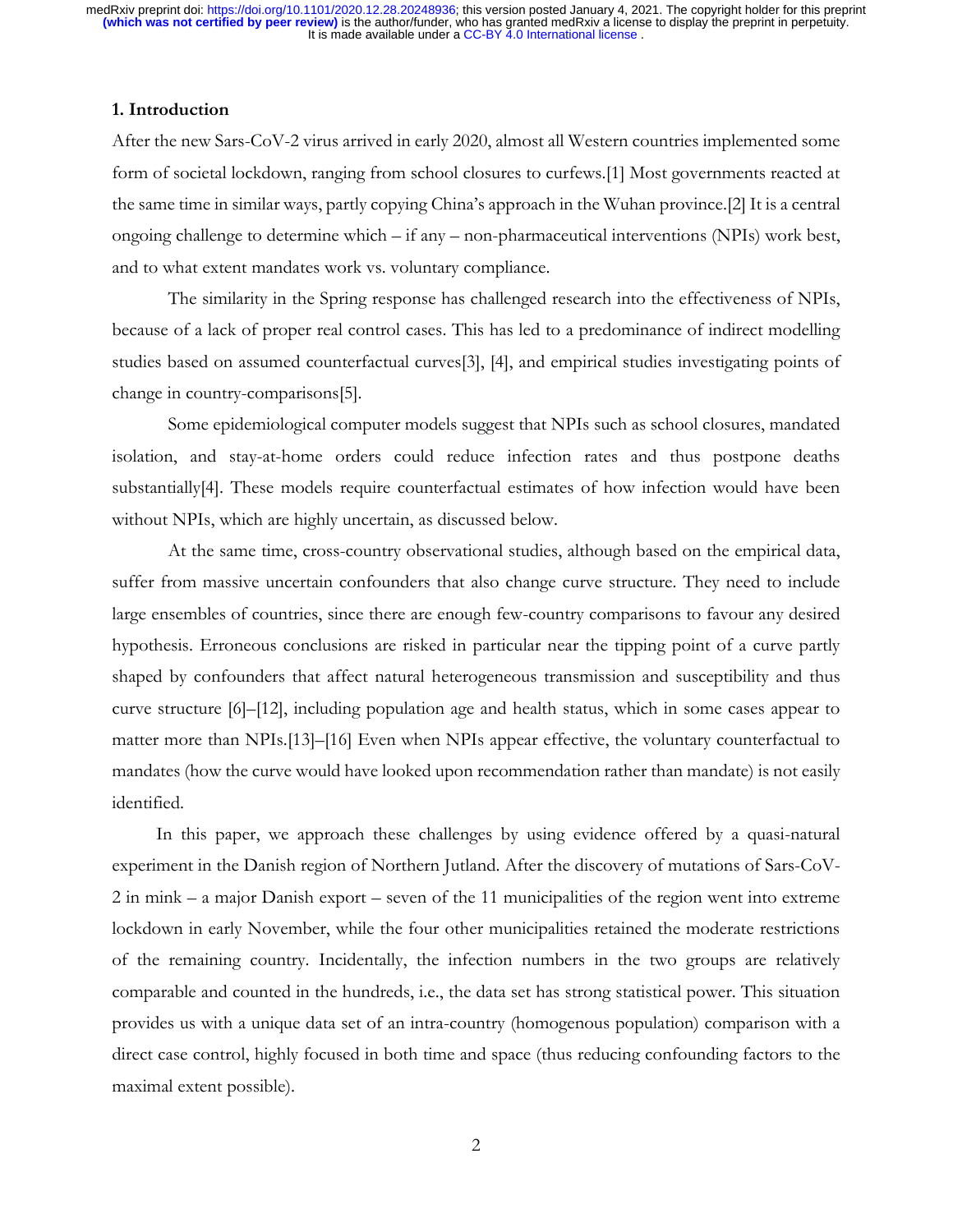As seen in the following, the seven municipalities did not have significantly different infection development prior to the intervention than the four municipalities that were not locked down. The infection levels decreased already at least a week before the lockdown would have any effect, and there was also a decline in case numbers in the neighbour municipalities. Test behaviour was very distinct, with the locked-down areas subject to several weeks of mass testing, but we show that this did not affect the infection dynamics, since infection curves before and after mass testing were similar in the two groups. Possible reasons behind this finding are discussed. We conclude that efficient infection surveillance prior to lockdown combined with voluntary compliance produced similar effects as mandated lockdown, although we cannot separate the relative contribution of these two effects.

### **2. Data and strategy**

*2.1. Data set and restrictions.* The data consist of daily infection rates and tests performed for the Danish region of Northern Jutland (**Figure A1-A5**). We used the quasi-experiment that of 11 municipalities in the region (**Figure A1**), Aalborg, Mariagerfjord, Morsø, and Rebild continued with the national restrictions while Brønderslev, Frederikshavn, Hjørring, Jammerbugten, Læsø, Thisted, and Vesthimmerland went into extreme lockdown, announced November 5. The restrictions were effective from November 6-9 and included: Work-at-home (Nov. 6), closing of bars, restaurants, cultural and leisure activities etc. (Nov. 7), school closure and distance learning, 4<sup>th</sup> to 8<sup>th</sup> grade and closing of public transport (November 9). Cafés, restaurants and bars were allowed to serve takeaway. Citizens were banned from passing the municipal border with the exception of essential health workers, and all public transportation across municipal borders was shut down.

The NPIs lasted for 1-2 weeks, similar to the typical full infectivity period of Sars-CoV-2, which is thus ideal for testing short-term effects without the risk of confounders from other events.<sup>1</sup> The ban on cross-municipal travel effectively also shut down a number of firms and other activities, as many employees work in other municipalities than where they live. Statistics Denmark (2020) estimated that the lockdown affected 13,600 pupils and 126,000 employees of the 280,000 inhabitants in the area.[17] The lockdown was not predicated on rising infection rates in the seven municipalities, but aimed at controlling the spread of mink-related Sars-CoV-2 mutants.

<sup>1</sup> As of November 16, the health authorities allowed public transport between the locked down municipalities and allowed schools to reopen.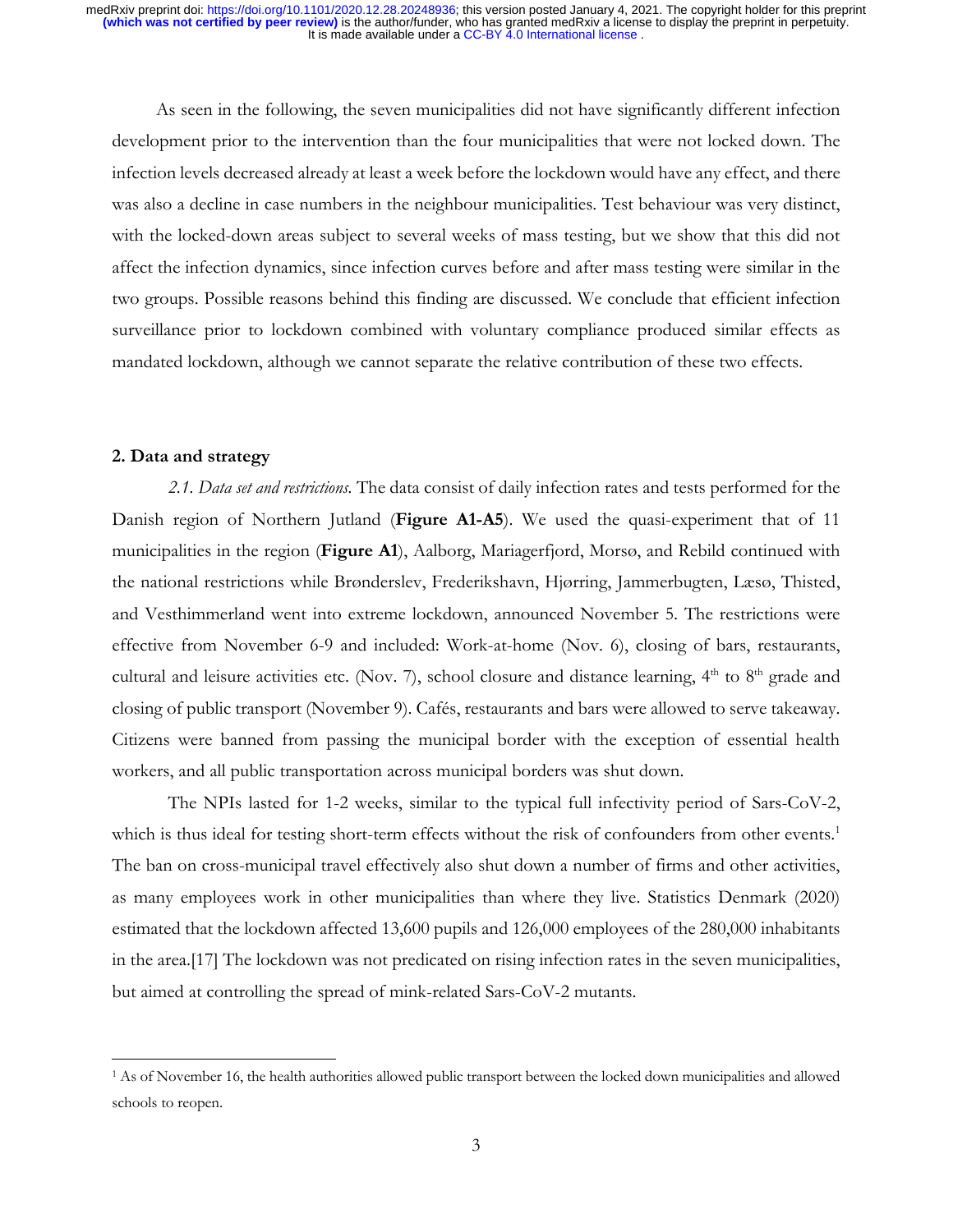In addition to the unique focus in time and space and the equally sized test and control groups, a further advantage of the Danish dataset is the high testing regime in Denmark, which implies that most cases were identified, in fact in both groups of municipalities (See below). In addition, 2/3 of all inhabitants of the lock-down municipalities were tested during the time course [18]. The relevant case, test, and test positivity data are shown in **Figures A2, A3**, and **A4**.

*2.2. Time considerations in identifying NPI effects.* The mean incubation period of Sars-CoV-2 is 4-6 days[19]–[21] and then it takes several days of symptoms before an infection is registered. The population of actively infected needs to accommodate the impact of the NPI dynamically, making any impact of an NPI unlikely to be observed until 1-2 weeks after the effective date. Asymptomatic and pre-symptomatic cases discovered during broad testing show up earlier in the case data but they are a minority if testing is effective[22]. However, to avoid any artefact of this possibility, some effects could be considered possibly visible already November 9, i.e. at the day of the last restrictions being enforced and 3 days after the first restrictions, noting that we expect that PCR positivity cannot be measured immediately in a newly infected individual.[23] November 9 is thus an extreme early-most time point for seeing effect of the lockdown, only relevant because of the proficient testing regime in Denmark.

*2.3. Test effects.* Although accounting for test strategy is a prerequisite for analysing case numbers, with test positivity or intermediate correction schemes being reasonable in moderate testing regimes, the extreme mass testing in mid-November in the locked down municipalities (**Figure A3**) makes any measure of effect that relies on the number of tests in this period potentially spurious if cases were already well-accounted for in the standard testing regime, which we find below. If so, an incidence estimate that takes into account test numbers (e.g. test positivity) would yield excessively small corrected incidences during the days of mass testing, and then immediately higher after mass testing stopped. Such a method would be erroneous from the test data directly seen in **Figure A3**, and from the test positivity in **Figure A4**, which is very similar for the two groups of municipalities both before and after the mass testing period, but not during the two weeks of mass testing in mid-November.

**Figure A5** shows that the mass testing in mid-November was completely saturated already at 5-6,000 tests, and thus direct weighting down positives by test numbers would be erroneous in this case (but not necessarily in moderate testing regimes where test positivity is a useful indicator). The Danish data set is interesting by its focused information on test-positivity relations, notably by showing how almost complete testing affects the test-positivity relationship distinctly from "normal behaviour" as seen in the control municipalities (**Figure A5**): The two groups of municipalities do not follow the same test-positivity relationship and thus one cannot use the same test-corrected incidence (such as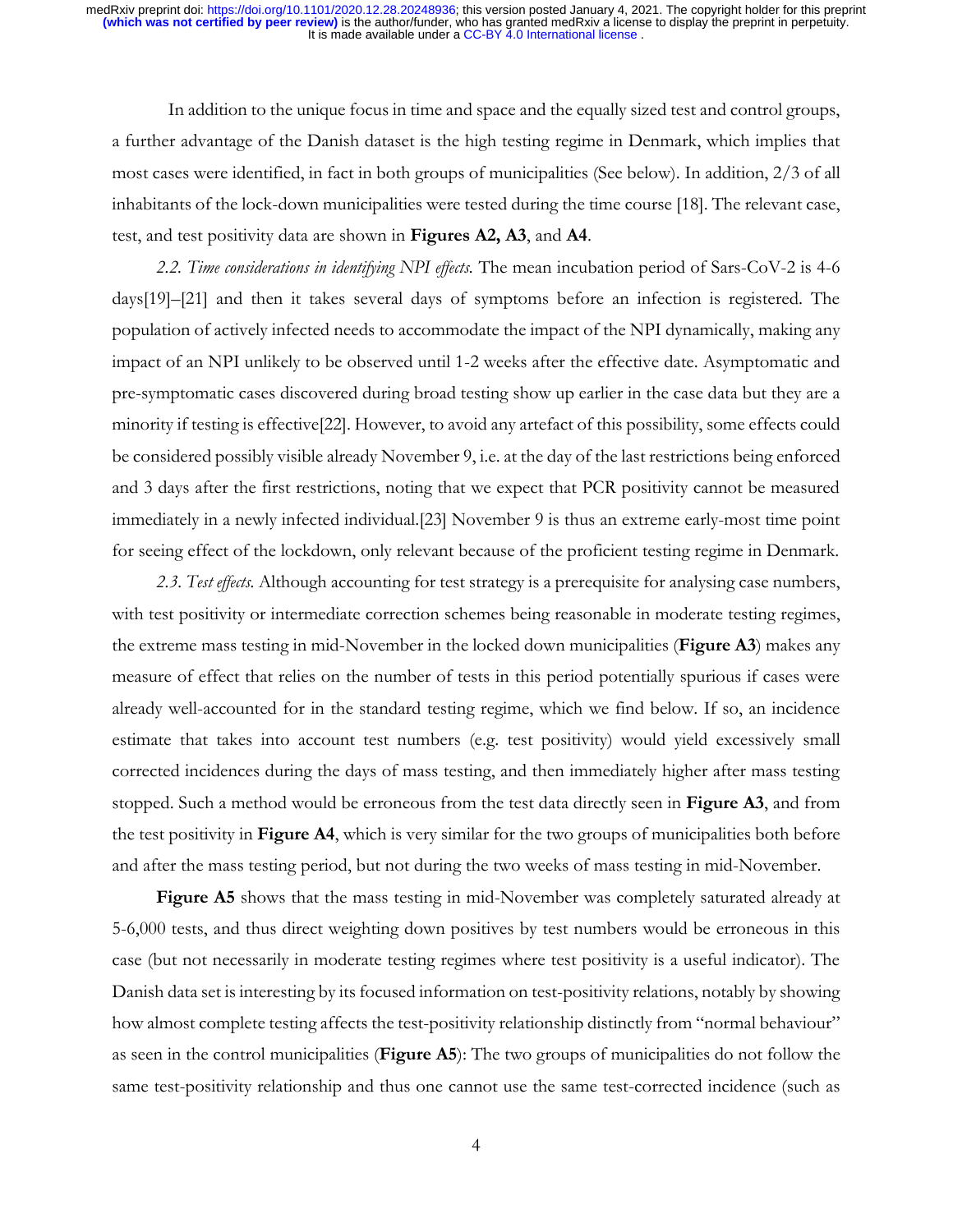test positivity or a power-law correction) for them. Instead, **Figure A4** and **A5** show that the majority of cases were identified in both groups, as mass testing did not lead to more positives. For this reason, the Danish data set should be analysed with direct case numbers, not by test-corrected incidence. The rapid relaxation of test positivity after mass testing from below 0.5% back towards the level of the control group with rapid increase towards 1.5-2% in just a week (**Figure 4A**) also confirms this.

*2.4. Modelling and statistics*. In order to assess the efficacy of the lockdown implemented in Northern Jutland, we follow the infection rate per 1000 inhabitants from September 1 until November  $30, 2020$ .<sup>2</sup> Our dependent variable is the logarithm of the observed infection rate per 1000 inhabitants (plus one) while we add either the dependent variable lagged one day or the infection rate during the last seven days as our main control variables, to take into account the substantial persistence and variable time regimes in processes of community infection. We express our data in logarithms in order to reduce the influence of outlier observations, which also implies that all results can be interpreted directly as elasticities. In a set of separate tests, we additionally include the logarithm to the daily test number in each municipality.

We note that population-normalisation would give undue weight to changes in small numbers of statistical insignificance, e.g., the very small island municipality Læsø, which experienced fluctuating daily positives of only 0-1, and would count disproportionately in an effect calculation using population-adjusted incidence. At any point where the mandate could be effective, from November 9 to 30, Læsø had zero daily positives, except one day, where it had 2 (November 12), so an incidencebased effect including Læsø in this time interval alone could produce spurious effects. Instead, we consider the actual, total infections in the two groups, as is also more intuitive.

Our main independent variable is a dummy, 'lockdown plus 7 days', that takes the value one from seven days after the lockdown was announced, so as to account for the time it takes for infections to be detectable. We alternatively code lockdown as effective after either four or ten days, to account for the possibility that the intense broad testing may cause pre-symptomatic cases to be identified by PCR several days before symptom onset (boundary scenario used for sensitivity analysis). In separate tests, we include the spatial infection rate – i.e., the average daily infection rate in geographical neighbour municipalities – which we also alternatively lag two days, and the spatial lockdown variable, which takes care of potential cross-municipal infection chains. In the latter test, we also add an

<sup>2</sup> The population size of each municipality (2020): Aalborg, 217,075; Brønderslev, 35,304; Frederikshavn, 59,654; Hjørring, 64,483; Jammerbugten, 38,324; Læsø, 1,775; Mariagerfjord, 41,800; Morsø, 20,247; Rebild, 30,113; Thisted, 43,423; and Vesthimmerland, 36,727.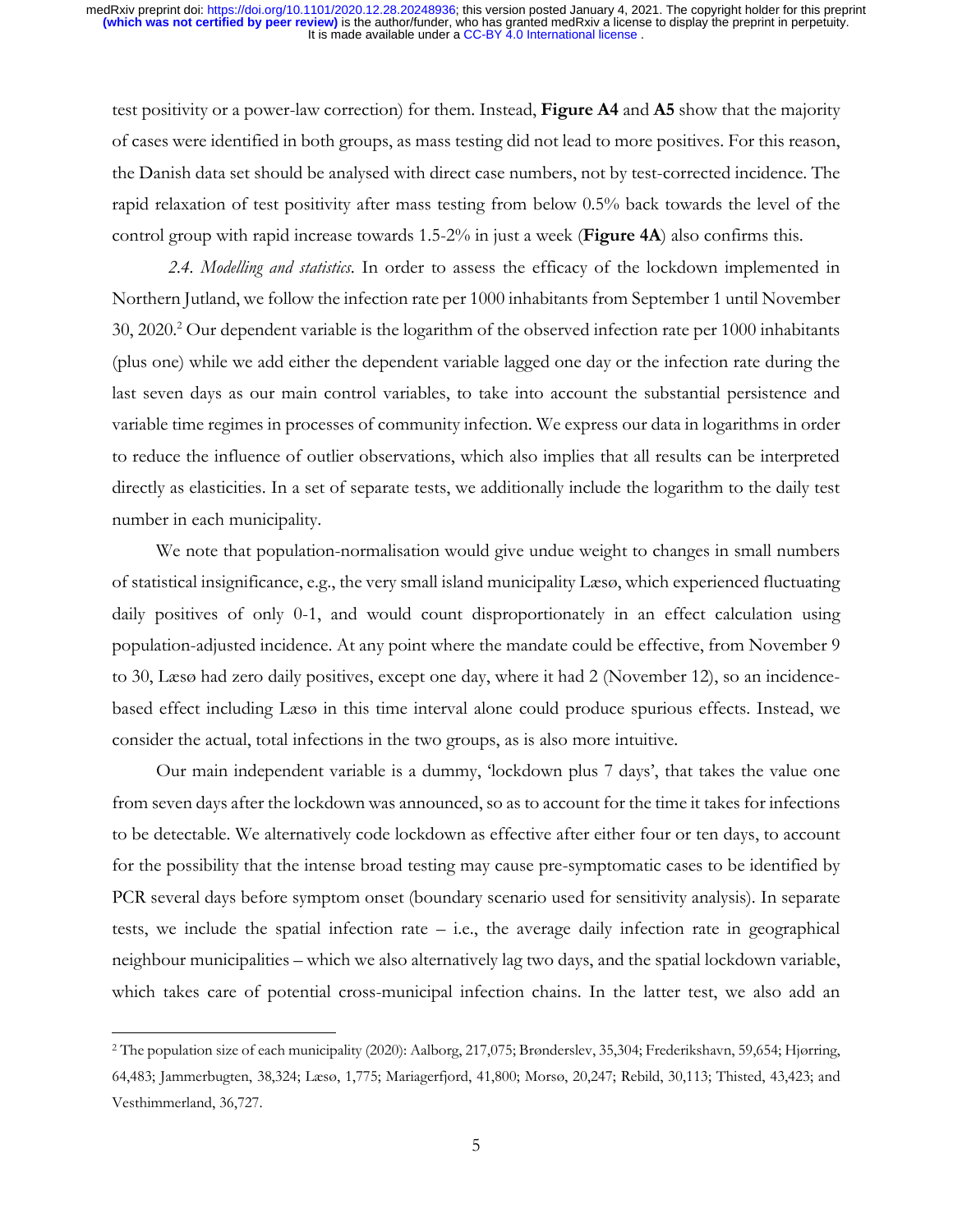interaction term between the lockdown variable and the spatial infect rate, which allows us to assess if lockdown affected the spatial infection spill-overs. Finally, in tests in which we include the test numbers, we also add a dummy that takes the value one in the locked down municipalities from seven days before the lockdown was announced to seven days after the announcement. We do so as a placebo test because the effect of lockdown on infection rates and, in particular, on the positive ratio logically cannot occur prior to the lockdown.

The full dataset, consisting of daily infection numbers from 11 municipalities during a 91-day period, is summarised in **Table 1**. All regression analysis was performed in Stata version 16,[24] using OLS linear regression. In all tests, we added a full set of municipal fixed effects as well as week and weekday fixed effects. We thus estimate the baseline specification in 1), where  $\text{Inf}_t$  is the number of infected at time t, Lock is a dummy for lockdown, and D is a matrix of municipality, week and weekday fixed effects; this baseline is supplemented by additional variables, X, in the following. The municipality fixed effects control for approximately time-invariant confounders such as demographic differences, population density, local health conditions, industry structure etc. while the week fixed effects effectively control for national changes in virus policy, broad seasonal changes in weather and temperatures, as well as most confounders and other factors that affect all 11 municipalities at the same time. Finally, the weekday fixed effects reduce noise coming from, e.g., changing composition of the test population over the week.<sup>3</sup> Throughout, we report standard errors clustered at the municipality level, which is necessitated by the substantial differences across the municipalities we compare in size and composition.<sup>4</sup>

 $Inf_t = \alpha + \beta_1 Inf_{t-1} + \beta_2 Lock + \gamma X + \delta D + \epsilon$  (1)

In addition to the same-size test and control data sets (with / without lockdown) of neighbour municipalities, the focus in time and space and the extensive testing regime arguably make the data set unique for the purpose of evaluating relative effects of NPIs in settings of mass testing. As we show in the following, the structure of the data allows us to treat the lockdown in Northern Jutland as a quasi-natural experiment.

# *Insert Table 1 about here*

<sup>3</sup> Although we do not report these results, we consistently find indications of lower measured infection rates on Fridays and Saturdays.

<sup>4</sup> All data and statistical codes (the do-file) are available from the authors upon request.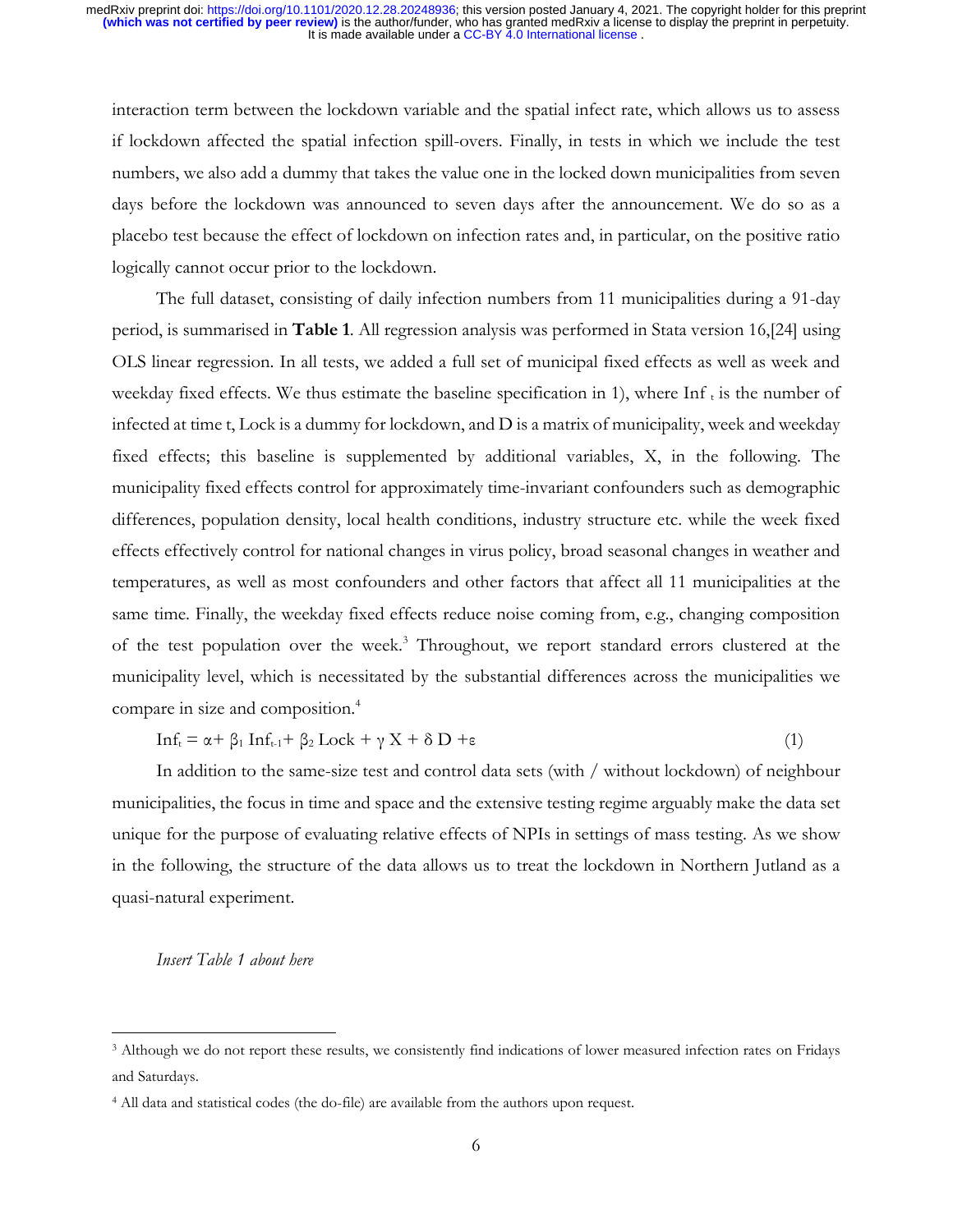### **3. Results**

Before turning to the empirical results, we first note that the pre-intervention infection rates did not differ between municipalities going into lockdown and those that did not. **Figure 1** provides a first impression of the development in the municipalities that would become locked down versus those that did not. Although the profiles are not identical, a set of simple balance tests provides no reason to believe that the locked down municipalities were different from those not locked down. In the former group, .15 per 1000 inhabitants tested positive per day while .14 did so in the latter group (p<.75) in the seven days before the lockdown was announced. In the following seven days, during which the lockdown most likely could not visibly affect case numbers, due to the median incubation period of Sars-CoV-2 of 5-6 days,[21] the corresponding numbers were .11 and .11 (p<.78). In the spring, the former group experienced a total of .69 positive tests per 1000 inhabitants while the latter saw .82 positive tests ( $p$ <.59). As such, we find no statistically significant differences between the two groups of municipalities prior to intervention. The strong similarity in infection rates at different timescales before the intervention strongly supports treating the lockdown as an actual quasi-natural experiment.

### *Insert Figure 1 about here*

We report the main results of our analysis in **Table 2**, where columns 1 and 2 present two different baseline specifications; column 1 uses the one-day lagged infection rate as control while column 2 uses the accumulated infection rate of the preceding week. In both cases, the lagged dependent variable is positive and significant, indicating short-term persistence. However, the specification with the weekly lagged infection rates provides a substantially better fit with the data, as indicated by the strong significance and the goodness-of-fit statistics in the lower panel. The estimate indicates that if a municipality has had ten percent higher infection numbers, relative to the common development in Northern Jutland, within the preceding seven days, it will on average see 1.4 percent more infections than otherwise. In other words, the estimate indicates that although there is shortterm persistence, the size also indicates a significant regression-to-the-mean effect such that increases tend to be temporary.

Conversely, with respect to our main variable, although negative, the estimated effect of the special lockdown of Northern Jutland is far from significance at conventional levels: although the estimate indicates a 2.5 percent decrease in locked down municipalities, the 95 percent confidence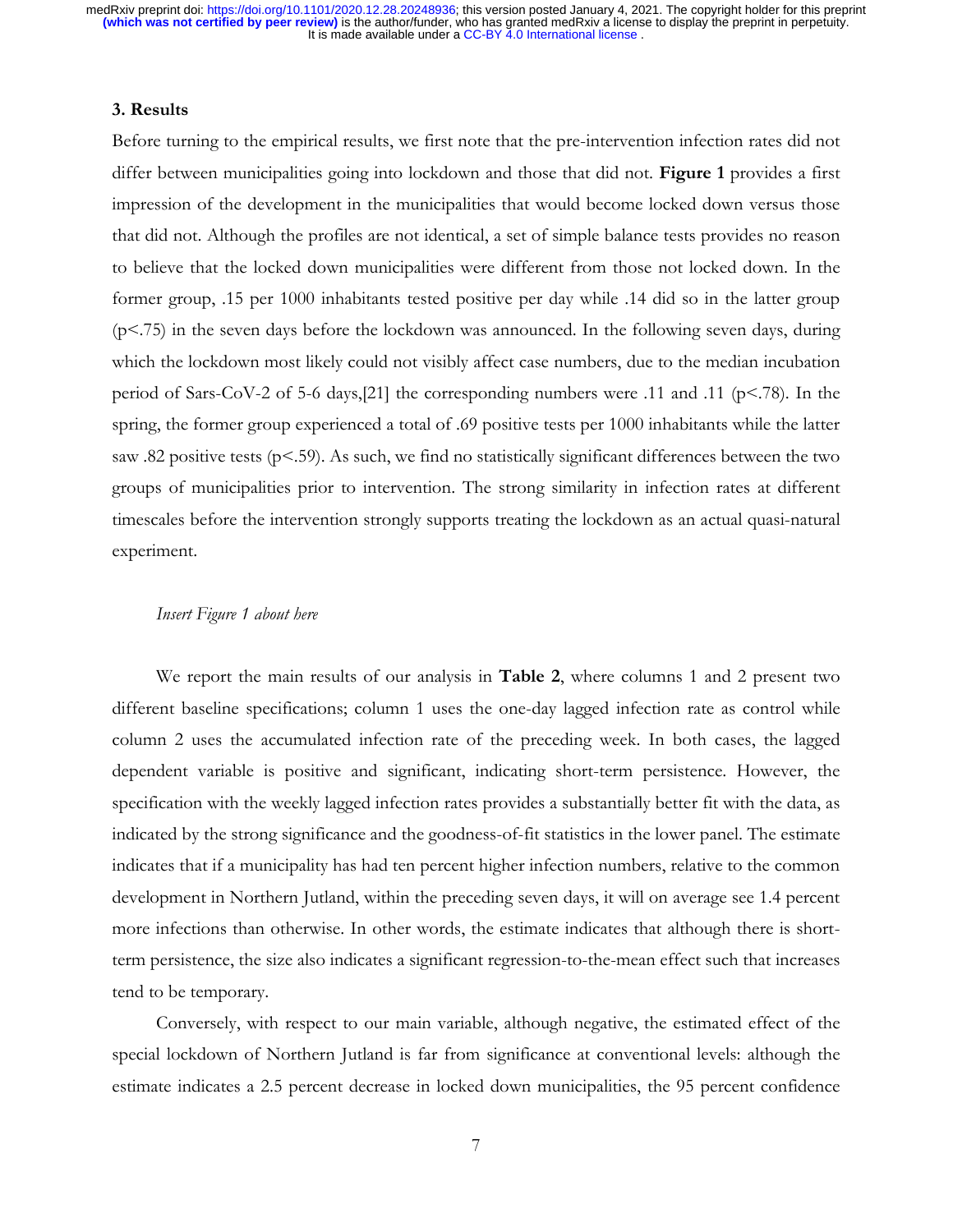interval of the estimate in column 2 is [-.063; .014]. Our baseline result thus is that the lockdown was ineffective relative to the control.

### *Insert Table 2 about here*

In columns 3 and 4, we instead lag the lockdown effect by either four or ten days in order to ensure that our results are not driven by the specific assumption of a one-week incubation period (if for example, the intense PCR testing captured many pre-symptomatic cases or if the lag is alternatively longer; both considered less likely boundary situations). The estimate nevertheless remains approximately unchanged and we again find no evidence of a statistically significant effect.

In **Table 3**, we study spatial spill-overs, i.e., the association between the daily infection numbers in a municipality and the corresponding numbers and lockdown status of its neighbouring municipalities, which could potentially affect the precision of our estimates and the overall infection rates. In column 1, we first add the spatial infection rate – the average infection rate in neighbouring municipalities. In column 2, we lag this spatial variable additionally two days to allow for possible delayed infection across municipal borders as a sensitivity test. None of the estimates are significant at the 95% confidence level and both are small. In column 3, we also add a spatial lockdown variable, calculated as the share of neighbouring municipalities that are locked down, in addition to the spatial infection rate. Doing so renders the spatial infection rate significant. Finally, we introduce an interaction between the spatial infection rate and the spatial lockdown variable in addition in column 4. This implies that the measured effect βLockdown of lockdown is conditional and calculated as βLockdown  $+ \beta_{\text{Interaction}} *$  'spatial infection rate'; symmetrically, the effect of the spatial infection rate becomes  $\beta_{\text{Spatial}}$ infection + βInteraction \* 'lockdown'. We mainly introduce this interaction to account for the possibility that municipal lockdowns prevent spread across municipal borders and thus break whatever infection chains that may have existed.

### *Insert Table 3 about here*

The interaction term *per se* becomes significant, which necessitates that we calculate conditional marginal effects.[25] Doing so indicates that lockdown is never significant at any observed level of spatial infection rates. Conversely, we find that the spatial infection rate becomes significant in municipalities bordering those that were locked down but remains far from significance in those that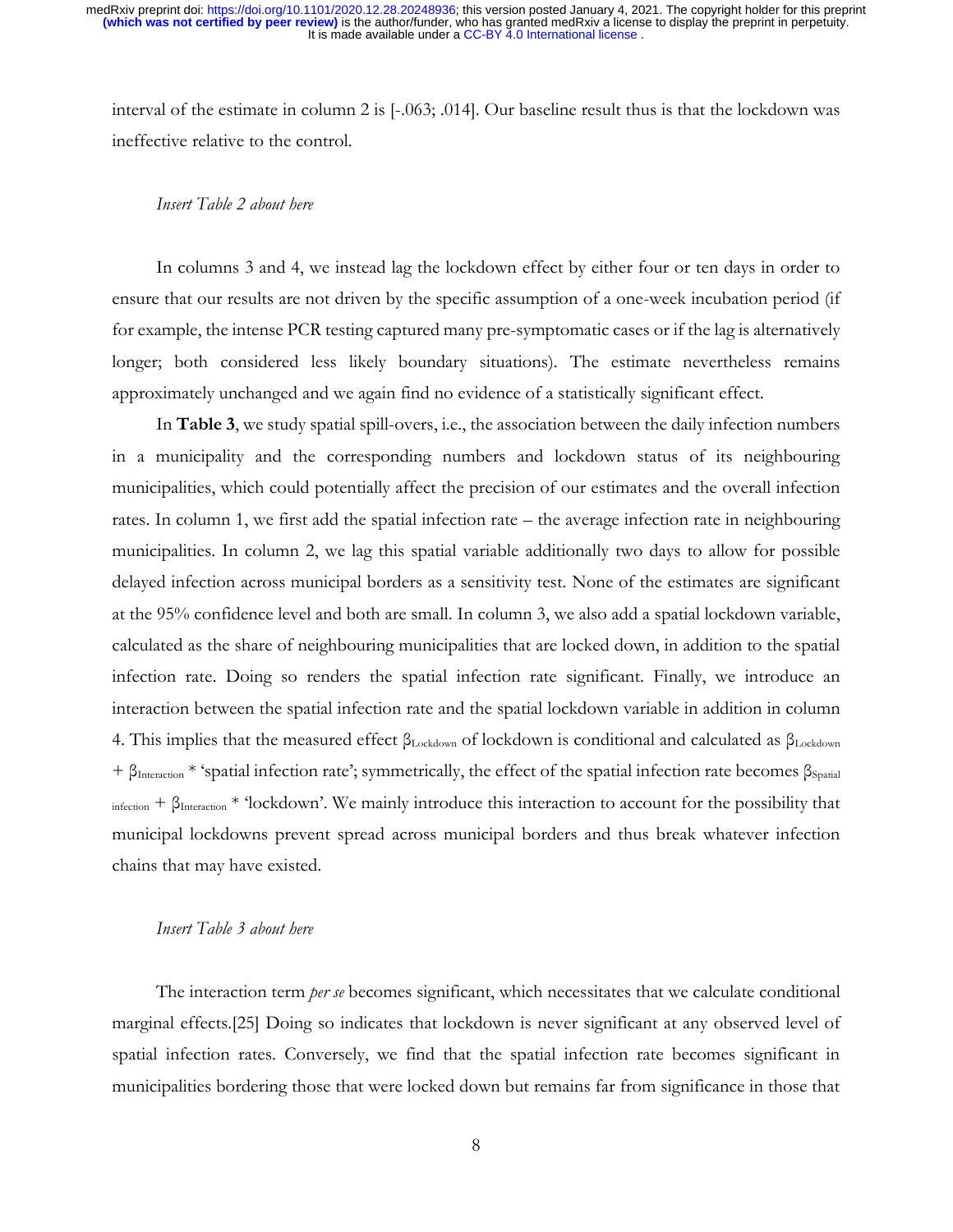do not.<sup>5</sup> In other words, the interaction results show that infection rates in municipalities under lockdown became more similar during the lockdown but did not become significantly different than those in the rest of Northern Jutland that was not locked down.

In **Table 4**, we explore another aspect of the lockdown of Northern Jutland by including the logarithm to the daily number of tests performed in each municipality. As noted in **Figure A3**, the test number increased dramatically in the locked down municipalities after the lockdown went into effect. We observe that lockdown leads to a substantial increase in tests in column 4, in which the dependent variable is the logarithm to the test number. As such, the significant effect of lockdown in column 1, where we effectively estimate the change in the positive ratio – estimating the logarithm to the infection rate, controlling for the logarithm to the test number is equivalent to estimating the positive ratio (infections / tests) – is a consequence of controlling for the test strategy. The full effect of lockdown can be calculated as  $-.043 + .039 * .470 \approx -.024$ , i.e., essentially the estimate in **Table 2**.

#### *Insert Table 4 about here*

The data for test numbers allow us to explore how the test strategy affects the observed positive ratio. We do so in column 2, where we interact the lockdown with the test number. This shows how the observed effect of the lockdown is increasing in the number of test subjects, which should not be the case if the composition of the test population was held constant. Furthermore, interacting a variable that captures the 14 days prior to the time a lockdown could have had influence on the infection rate shows the exact same heterogeneous association with the infection rate as the period after the lockdown took effect. We consider this an intuitive placebo test of the lockdown, which it fails. **Figure A4-A5** provide a perhaps more intuitive picture showing that testing is saturated at levels much below the mass testing and thus, that the groups are insignificantly different under most comparisons except those that are distorted by the mass testing in mid November, and the two groups

<sup>&</sup>lt;sup>5</sup> This specific interaction result may indicate that infection rates in municipalities under lockdown became more similar during the lockdown but did not become significantly different than those in the rest of Northern Jutland further away from the locked down area. This finding could be interpreted as an effect of the NPI on compliance towards common (homogeneous) behaviour. Although the idea that NPIs homogenizes behaviour is intuitively appealing, an additional test in which we calculated a spatial lockdown variable *as if* neighbouring municipalities had been locked down two weeks earlier than the actual date indicates a slightly weaker but qualitatively similar effect *prior* to the lockdown, i.e. these municipalities were relatively similar before lockdown.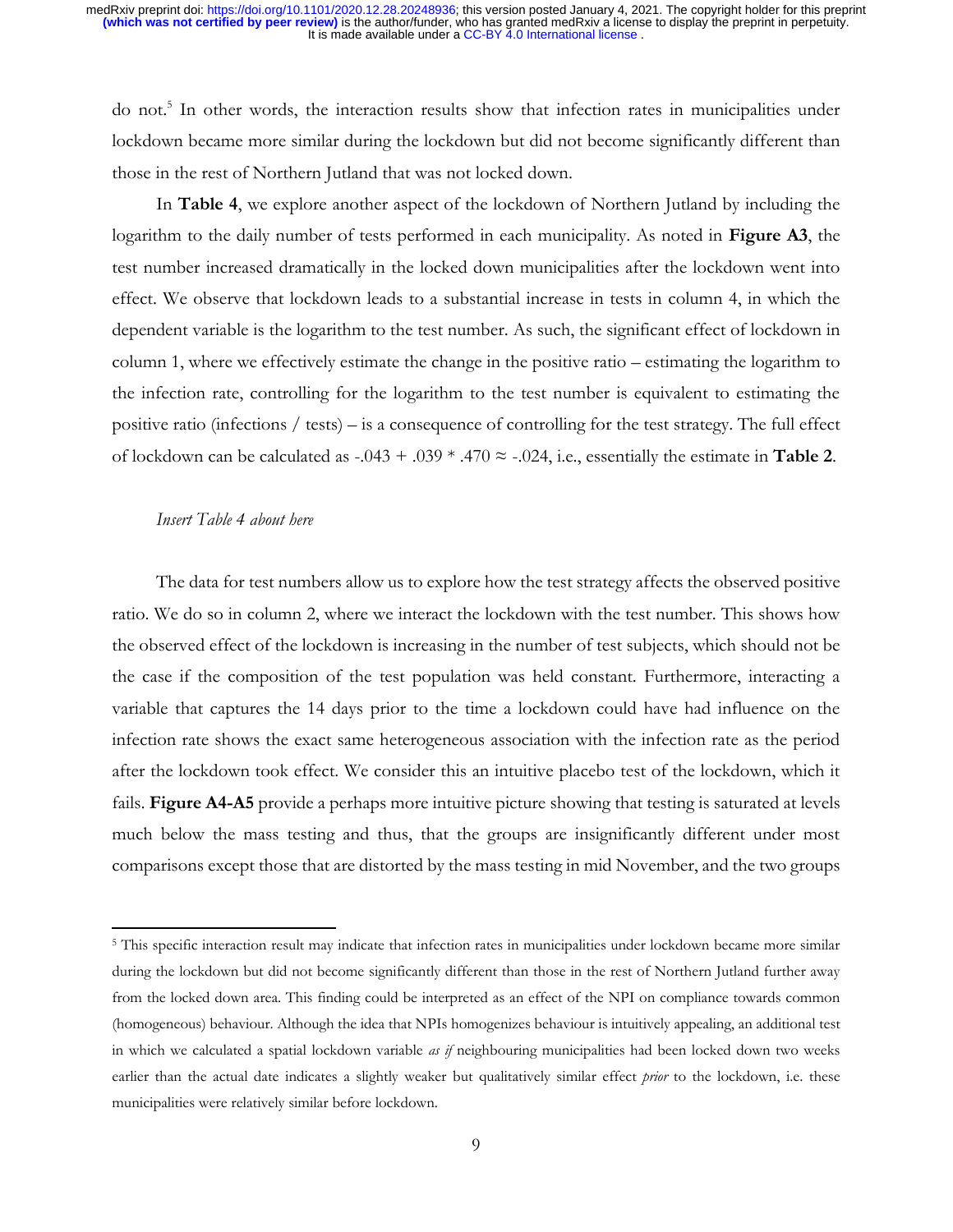do not follow the same test-positivity relations for this reason, and thus cannot be studied by a single test-corrected incidence together.

The basic non-result of lockdown efficacy is therefore a constant feature across all three tables and it is also robust to a series of additional tests. The estimate of lockdown varies in a full jackknife test – a set of 11 tests in which we exclude one municipality at a time – between -.034 and -.008. This test for example takes care of the potentially problematic influence of either the very small municipality of Læsø or the large municipality of Aalborg, although we find the only visible change in the estimate when excluding the municipality of Morsø. In that case, the estimated effect of lockdown drops to - .008. All of these estimates are far from significance at conventional levels. The estimate also remains insignificant and of the same size if we restrict the sample to only including observations from the later autumn (October to November), if we exclude all days without any positive tests in a given municipality, if we express infection rates in absolute numbers instead of logarithms, or if we exclude all days with either no or particularly many positive tests.<sup>6</sup> The lack of efficacy is therefore not the result of noisy single observations, outlier municipalities or misleading temporal comparisons.

#### **4. Discussion**

Almost all Western countries used societal lockdown as a primary policy instrument in 2020. While surely having some effect on viral transmission, the specific gain of a full lockdown vs. voluntary behavioural changes and other simultaneously enforced milder NPIs remains a matter of debate due to lack of actual empirical control cases for the same populations. Modelling studies, despite the important insights they give into infection transmission and control, suffer from uncertain counterfactual curves, and country-comparisons, although analysing epidemiological data, suffer from major confounder effects.

In this study, we take advantage of a quasi-natural experiment that occurred in the Danish region of Northern Jutland in the late Autumn of 2020. Owing to a potential mutation of Sars-CoV-2 in mink, seven of the 11 municipalities in the region went into extreme lockdown by November 6, which included a travel ban across municipal borders, closing schools, the hospitality sector and other

<sup>6</sup> The last robustness test is a standard test in the social sciences to ascertain that extreme values of the dependent variable do not drive the results. Excluding all zero observations as well as the five or ten percent largest values yields an estimated lockdown effect around -.005. Expressing infection rates in absolute shares per 1000 inhabitants instead of logarithms results in clearly less precisely identified effects, but yields qualitatively the same implications.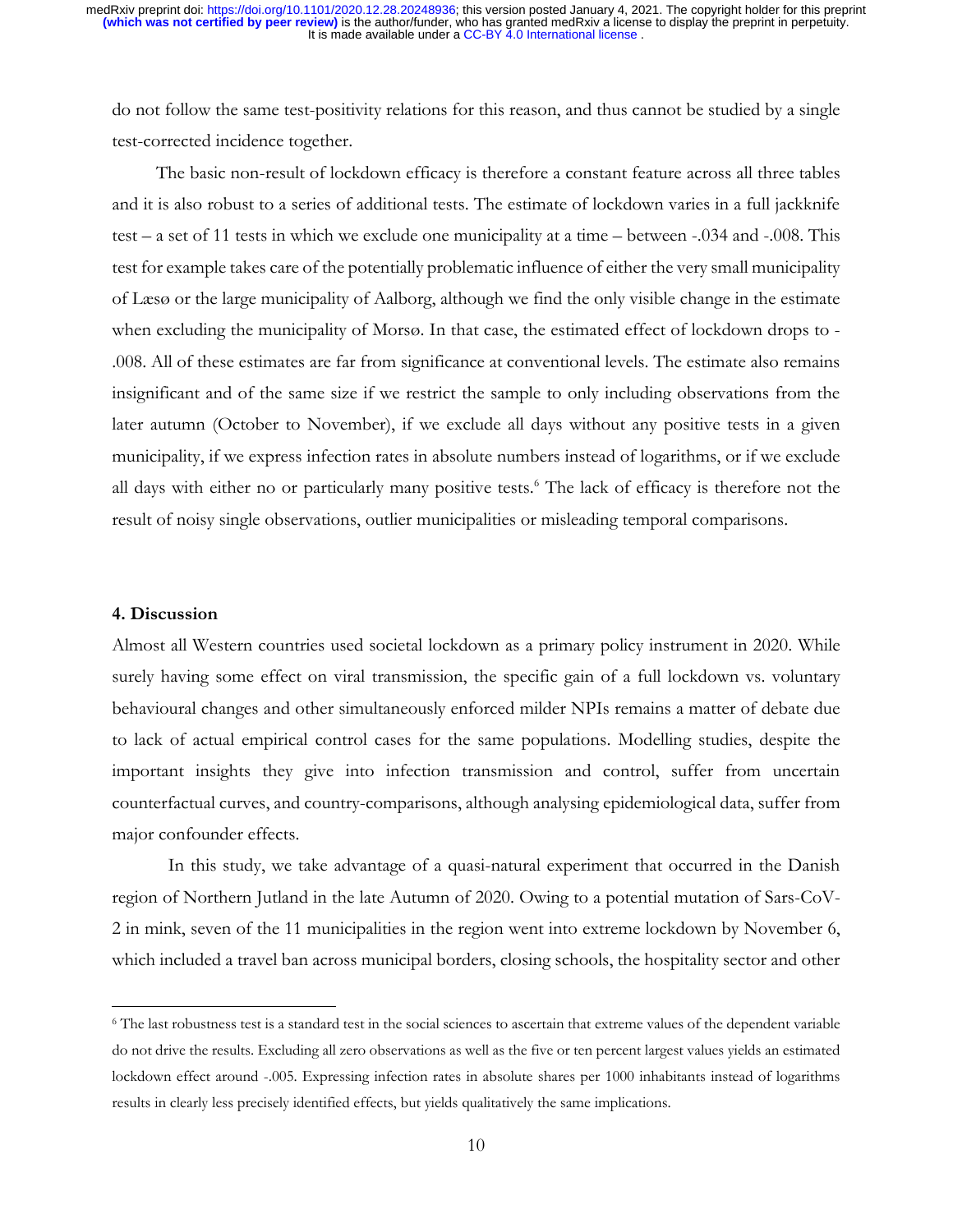venues. The municipalities going into lockdown did not exhibit higher infection rates prior to the lockdown and can therefore be compared to those that remained relatively open. We first and foremost alert the community to the existence of this dataset and invite other views on it with open eyes, as it is to our knowledge the most time- and space-focused empirical dataset available with sufficient statistical power, adequate and homogeneous control group, nearly complete testing, and with the smallest possible confounder pollution imaginable in a real setting.

In our own analysis of this dataset, which we invite others to investigate, we did not find evidence of any effects of the lockdown on the development of infection rates across Northern Jutland, relative to the control. In other words, we find that an extreme version of societal lockdown had no effect on virus development: Although infections fell over time, they did so before the mandate was implemented (and even before it was announced), and the decline experienced in Aalborg, the main driver of the case control group without mandate, was comparable.

Test-corrected incidences (test positivity or intermediate methods such as power law fits), as sometimes appropriate at moderate testing levels, is shown to be inadequate in this case because 1) testing was saturated and almost all cases were identified much below mass testing levels and 2) the two groups did not follow the same test-positivity behaviour during the 2 weeks of mass testing, but do so before and after, and 3) test positivity rapidly converged back to the control group levels once mass testing stopped in the lockdown municipalities (**Figure A3-A5**). As a final comment, we also looked at the infection levels during December (**Figure A2**). From their lows, both groups of municipalities experienced a rapid 5-fold increase in PCR positives that confirms our general conclusion that the overall infection dynamics in the two groups of municipalities have not been greatly affected, neither short-term, nor longer-term.

Our results question the efficacy of a full lockdown in the complex interplay with voluntary behaviour, efficient test-based infection control, and already implemented milder NPIs. We note that infection levels did decrease substantially and already before lockdown and in both groups, so something was apparently effective in Denmark. We suggest the following explanations:

1) Denmark has a very high level of testing per capita. As the data suggest that almost all real cases were identified at lower test levels, i.e., testing was "saturated" (**Figure A5 A**), our data are not sensitive to changes in test intensity as other case-based studies may be, except if erroneously using the direct mass testing test numbers to produce a test-corrected incidence, which we argue is wrong in this case (but reasonable under moderate testing regimes where the two groups have similar testpositivity relationships). Infection levels declined prior to the mandate, indicating that the infection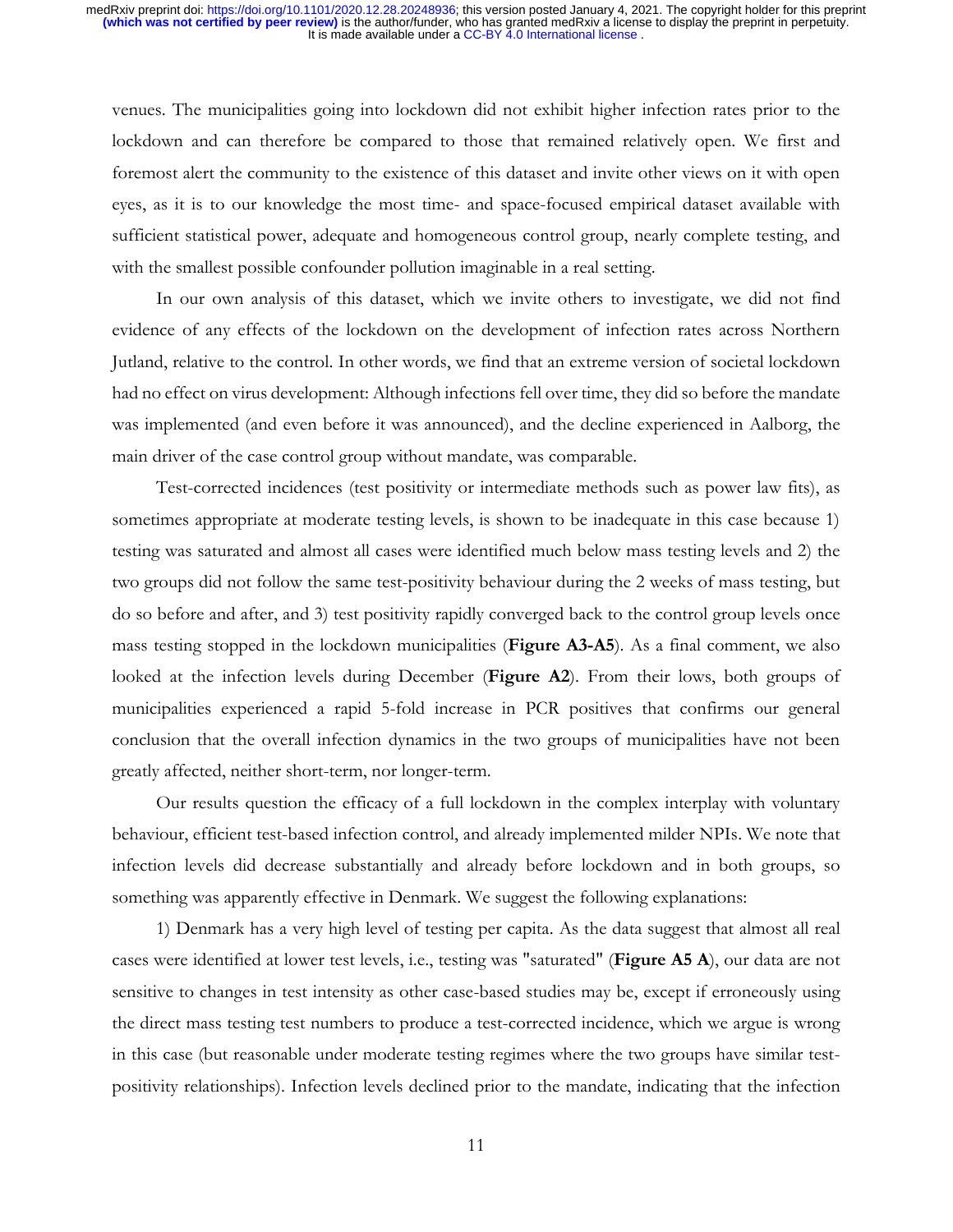pockets were efficiently identified and isolated before the mandate. Thus, our study may suggest that when infection levels are low enough, testing, as in the Danish context, is more important than lockdown in controlling infection. Although clearly part of the answer, we do not believe this can be the full answer since the infection tracking by PCR notoriously tails real infections by days or weeks so other effect are probably at play as well.

2) Second, voluntary compliance, trust, and general information quality is arguably very high in Denmark, which could induce a pre-mandate awareness and voluntary compliance that could have helped the specific outbreak. The fact that the municipalities without mandate declined to the same extent as the mandated municipalities, and that the decline began before the mandate was announced, indicate such type of effect at play, although it cannot be separated completely from the effect of efficient contact tracing mentioned above.

3) Third, in a more general context, it may be that lockdown effects have been overestimated. Early computer modelling indicated that mandated lockdown would be highly effective and prevent hundreds of thousands of deaths.[4] However, the homogenous models used to produce counterfactual curves have been criticized in many papers, since heterogeneity in susceptibility, activity, infectivity, and compliance all tend to flatten curves by themselves relative to counterfactual homogeneous populations [6]–[8], [10], [12]. To the extent that test-driven infection control or voluntary compliance do not fully explain our data, our results are consistent with this criticism and with country-comparison studies showing smaller direct effects of full lockdown itself[16].

Our results are broadly in line with previous studies showing that lockdown and to some extent some other strict NPIs matter less in context of efficient but milder NPIs and confounding population health variables[13]–[16], [26], [27] but this is to our knowledge the first time it is shown with a controlgroup dataset in a real population. According to the analysis by Chaudhry et al., full lockdowns and a high rate of COVID-19 testing did not relate to reductions in critical cases or mortality.[13]

The Danish selective lockdown illustrates an important point discussed by Haug et al.[24]: That complete lockdown is not necessarily the most effective measure in the context of other, less costly NPIs, in particular if considering the effects of infection tracing and voluntary compliance, as is probably quite good in Denmark. Our results are also resonate with those by Brauner et al.[3] who found that limits on large gatherings (100+) and closing schools and universities alone brings down  $R_t$  considerably, without any need of business closures or very intrusive measures such as smaller gatherings and stay at home orders. Our case-controlled single-population study also confirms the indications of Goolsbee and Syverson that voluntary behavior can overrule enforced restrictions.[28]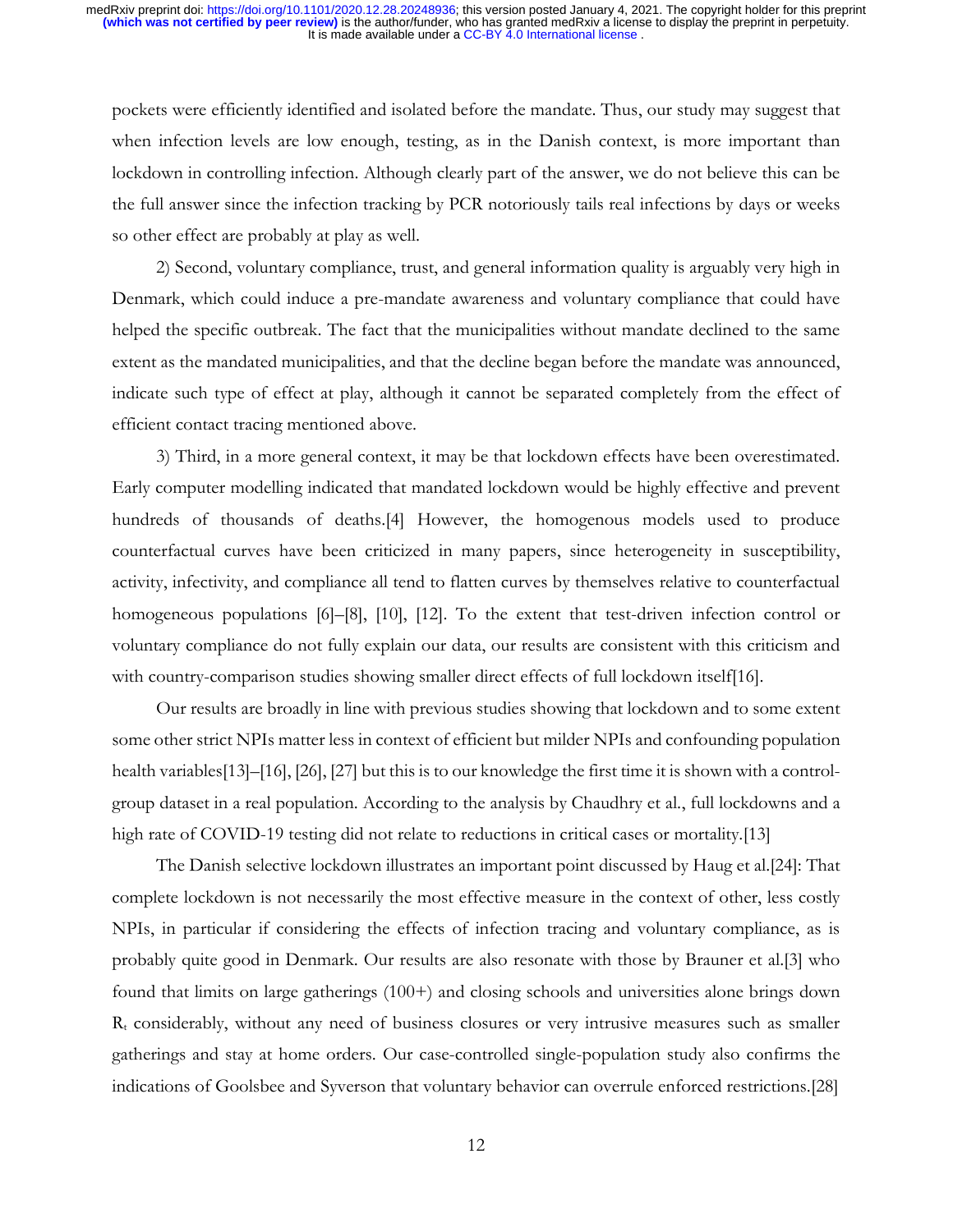Our results (and most of the above epidemiological retrospective studies, in fact) are at odds with some modelling studies perhaps best illustrated by the study of Flaxman et al.[4] In addition to other points raised[29], these models lack the heterogeneity of real populations (the fact that most transmission occurs in a minority of the population, "superspreading", etc.), which substantially reduces transmission and (transient) herd immunity thresholds[6]–[12]. Thus homogeneous models substantially overestimate the size of counterfactual curves and therefore, effects of NPIs.[7], [8] This heterogeneity both manifests as biological susceptibility and infectivity (differences in human immune responses, symptoms, and virus load) and social activity (connectivity in social networks, where superspreaders, once infected, substantially dampen transmission). These real features of populations flatten curves (although not necessarily longer-term herd immunity thresholds) before any NPI[35]. Finally, the assumption that IFR values based on seroprevalence count all infection (i.e. the assumption that all infected have antibodies) is probably wrong[36] and thus using sero-based IFR as a proxy for mortality could also overestimate NPI impact, beyond neglect of heterogeneity. Neglect of both biological and social heterogeneity as done by Flaxman et al. makes the counterfactual infections and deaths too large for both reasons[11].

A new multi-strategy study recently described well the diversity of impacts of NPIs relative to each other, of course with the limitations of confounders between country comparisons that prevail in all such analyses[3]. The additional impact of a full lockdown on top of already mandated NPIs in Denmark at the time and voluntary social distancing and sanitation behaviour of informed citizens is arguably dependent on the infection levels and testing capacity so there is no simple answer to these questions, and we need to study the evidence further in the light of the weaknesses and strength of each approach.

### **5. Conclusions**

We analysed a new unique data set arising from the selective mandated lockdown of 7 municipalities of the administrative region of Northern Jutland in Denmark, but not 4 others, as a consequence of spread of mink-related mutations in November 2020. The data set has statistical power (significant change in infection during the time of study; similar sized test and control groups both with hundreds of infection cases), focus in time and space (November 2020; specific Northernmost region of Denmark considered), and highly efficient testing with data showing that testing was saturated, i.e. most cases found at the test levels of the municipalities, with little additional benefit of mass testing. We alert the world to the existence of this data set and invite additional analysis of it.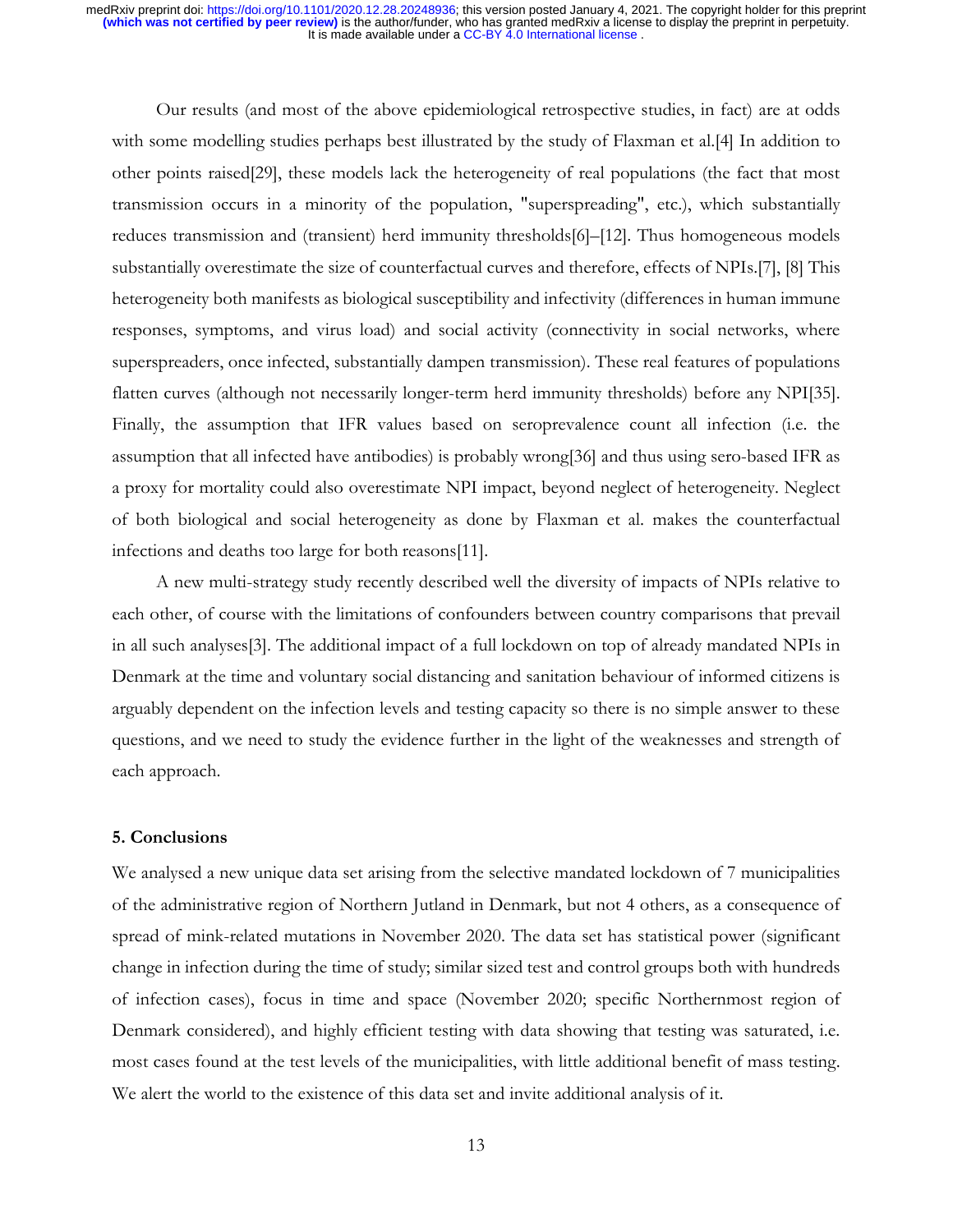Our analysis shows that while infection levels decreased, they did so before the mandate was announced, and the restrictions also had limited and statistically insignificant effects relative to neighbour municipalities without mandates, where infection levels also decreased markedly in Aalborg, the most important municipality not subject to lockdown. A direct spill-over effect to neighbour municipalities was not seen.

As possible explanations for the results, we propose that efficient tracing of infection pockets was apparently effective and complete at the time of the mandate, and this brought down infection together with alert social behaviour that was insignificantly different between the mandated and nonmandated areas. As a partial additional explanation, the impact of full lockdowns may have been overestimated by use of homogenous population counterfactuals. Our study suggests that efficient infection tracing and voluntary behaviour is more important than actual mandates in controlling infection, at least in the Danish context studied.

**Data availability**. All data and statistical codes (the do-file) are available from the authors upon request. The case and test numbers of the 11 municipalities can be found at the Danish Statens Serum Institut (SSI) https://covid19.ssi.dk/overvagningsdata/download-fil-med-overvaagningdata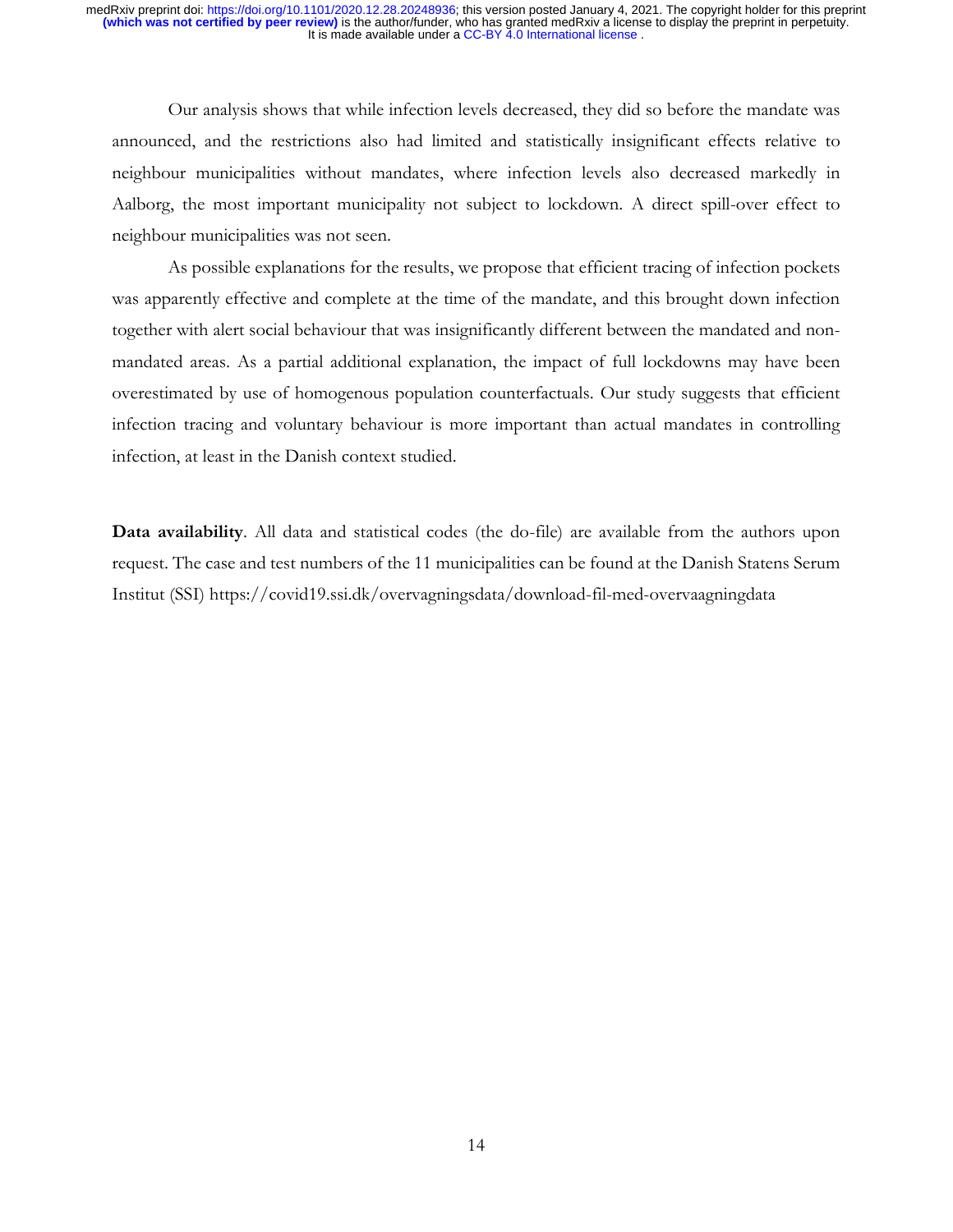## **References**

- [1] T. P. Velavan, C. G. Meyer, *Trop. Med. Int. Heal.*, **2020**, *25*, 278.
- [2] A. Sebhatu, K. Wennberg, S. Arora-Jonsson, S. I. Lindberg, *Proc. Natl. Acad. Sci.*, **2020**, *117*, 21201–21208.
- [3] J. M. Brauner, S. Mindermann, M. Sharma, D. Johnston, J. Salvatier, T. Gavenčiak, A. B. Stephenson, G. Leech, G. Altman, V. Mikulik, A. J. Norman, J. T. Monrad, T. Besiroglu, H. Ge, M. A. Hartwick, Y. W. Teh, L. Chindelevitch, Y. Gal, J. Kulveit, *Science (80-. ).*, **2020**, DOI:10.1126/science.abd9338.
- [4] S. Flaxman, S. Mishra, A. Gandy, H. J. T. Unwin, T. A. Mellan, H. Coupland, C. Whittaker, H. Zhu, T. Berah, J. W. Eaton, M. Monod, P. N. Perez-Guzman, N. Schmit, L. Cilloni, K. E. C. Ainslie, M. Baguelin, A. Boonyasiri, O. Boyd, L. Cattarino, L. V Cooper, Z. Cucunubá, G. Cuomo-Dannenburg, A. Dighe, B. Djaafara, I. Dorigatti, S. L. van Elsland, R. G. FitzJohn, K. A. M. Gaythorpe, L. Geidelberg, N. C. Grassly, W. D. Green, T. Hallett, A. Hamlet, W. Hinsley, B. Jeffrey, E. Knock, D. J. Laydon, G. Nedjati-Gilani, P. Nouvellet, K. V Parag, I. Siveroni, H. A. Thompson, R. Verity, E. Volz, C. E. Walters, H. Wang, Y. Wang, O. J. Watson, P. Winskill, X. Xi, P. G. T. Walker, A. C. Ghani, C. A. Donnelly, S. Riley, M. A. C. Vollmer, N. M. Ferguson, L. C. Okell, S. Bhatt, I. C. C.-19 R. Team, *Nature*, **2020**, DOI:10.1038/s41586-020-2405-7.
- [5] J. Dehning, J. Zierenberg, F. P. Spitzner, M. Wibral, J. P. Neto, M. Wilczek, V. Priesemann, *Science (80-. ).*, **2020**, DOI:10.1126/science.abb9789.
- [6] T. Britton, F. Ball, P. Trapman, *Science (80-. ).*, **2020**, DOI:10.1126/science.abc6810.
- [7] M. Colombo, J. Mellor, H. M. Colhoun, M. G. M. Gomes, P. M. McKeigue, *medRxiv*, **2020**, DOI:10.1101/2020.09.26.20202267.
- [8] M. G. M. Gomes, R. M. Corder, J. G. King, K. E. Langwig, C. Souto-Maior, J. Carneiro, G. Goncalves, C. Penha-Goncalves, M. U. Ferreira, R. Aguas, *medRxiv*, **2020**, DOI:10.1101/2020.04.27.20081893.
- [9] G. Ellison, Implications of heterogeneous SIR models for analyses of COVID-19. National Bureau of Economic Research, 2020.
- [10] J. Neipel, J. Bauermann, S. Bo, T. Harmon, F. Jülicher, *PLoS One*, **2020**, *15*, e0239678.
- [11] A. V Tkachenko, S. Maslov, A. Elbanna, G. N. Wong, Z. J. Weiner, N. Goldenfeld, *arXiv Prepr. arXiv2008.08142*, **2020**.
- [12] R. Aguas, R. M. Corder, J. G. King, G. Gonçalves, M. U. Ferreira, M. G. M. Gomes, *medRxiv*, **2020**, DOI:10.1101/2020.07.23.20160762.
- [13] R. Chaudhry, G. Dranitsaris, T. Mubashir, J. Bartoszko, S. Riazi, *EClinicalMedicine*, **2020**, *25*, 100464.
- [14] Q. De Larochelambert, A. Marc, J. Antero, E. Le Bourg, J.-F. Toussaint, *Front. Public Heal.*, **2020**, DOI:10.3389/fpubh.2020.604339.
- [15] A. Atkeson, K. A. Kopecky, T. A. Zha, *NBER Work. Pap.*, **2020**.
- [16] C. Bjørnskov, *An Econ. Cross-Country Comp. (August 2, 2020)*, **2020**.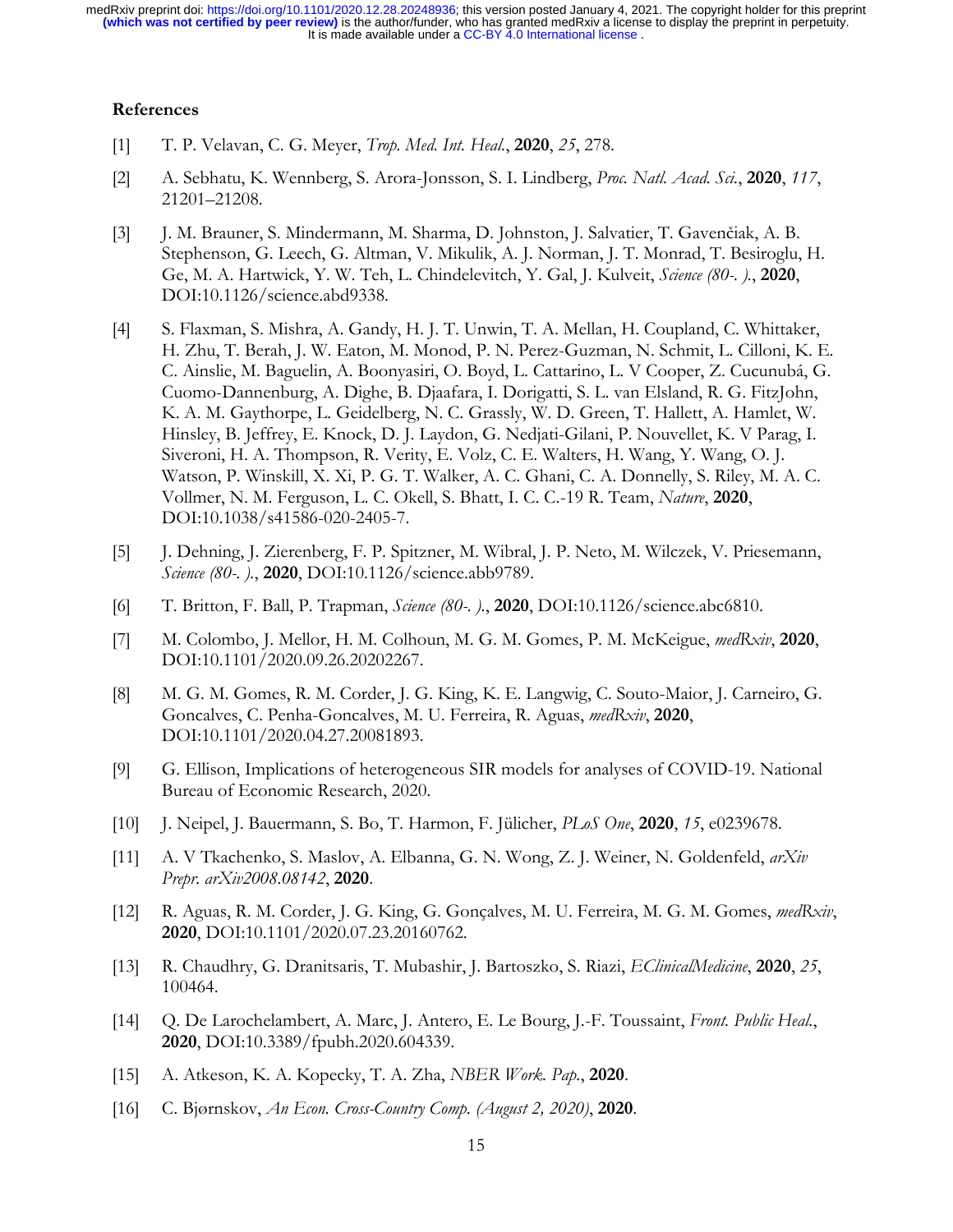- [17] Statistics Denmark, Nedlukning i Nordjylland berører 16.000 virksomheder, 280.000 indbyggere og 126.000 beskæftigede., https://via.ritzau.dk/pressemeddelelse/nedlukning-inordjylland-berorer-16000-virksomheder-280000-indbyggere-og-126000 beskaeftigede?publisherId=3274962&releaseId=13604507 .
- [18] Ritzau, To ud af tre borgere lod sig coronatjekke i nordjysk massetest, www.berlingske.dk/danmark/to-ud-af-tre-borgere-lod-sig-coronatjekke-i-nordjyskmassetest?referrer=RSS, (accessed November 28, 2020).
- [19] D. Wu, T. Wu, Q. Liu, Z. Yang, *Int. J. Infect. Dis.*, **2020**.
- [20] X. Jiang, S. Rayner, M. Luo, *J. Med. Virol.*, **2020**, *92*, 476–478.
- [21] S. A. Lauer, K. H. Grantz, Q. Bi, F. K. Jones, Q. Zheng, H. R. Meredith, A. S. Azman, N. G. Reich, J. Lessler, *Ann. Intern. Med.*, **2020**, *172*, 577–582.
- [22] D. P. Oran, E. J. Topol, *Ann. Intern. Med.*, **2020**, DOI:10.7326/M20-3012.
- [23] L. M. Kucirka, S. A. Lauer, O. Laeyendecker, D. Boon, J. Lessler, *Ann. Intern. Med.*, **2020**, DOI:10.7326/M20-1495.
- [24] L. L. C. StataCorp, **2019**.
- [25] T. Brambor, W. R. Clark, M. Golder, *Polit. Anal.*, **2006**, 63–82.
- [26] T. Wieland, *Saf. Sci.*, **2020**, DOI:https://doi.org/10.1016/j.ssci.2020.104924.
- [27] H. Walach, S. Hockertz, *medRxiv*, **2020**, DOI:10.1101/2020.06.18.20135012.
- [28] A. Goolsbee, C. Syverson, *J. Public Econ.*, **2020**, *193*, 104311.
- [29] P. Bryant, A. Elofsson, *medRxiv*, **2020**.
- [30] J. Mateus, A. Grifoni, A. Tarke, J. Sidney, S. I. Ramirez, J. M. Dan, Z. C. Burger, S. A. Rawlings, D. M. Smith, E. Phillips, *Science (80-. ).*, **2020**, *370*, 89–94.
- [31] A. Sette, S. Crotty, *Nat. Rev. Immunol.*, **2020**, DOI:10.1038/s41577-020-0389-z.
- [32] M. Sagar, K. Reifler, M. Rossi, N. S. Miller, P. Sinha, L. White, J. P. Mizgerd, *J. Clin. Invest.*, **2020**, DOI:10.1172/JCI143380.
- [33] N. Le Bert, A. T. Tan, K. Kunasegaran, C. Y. L. Tham, M. Hafezi, A. Chia, M. H. Y. Chng, M. Lin, N. Tan, M. Linster, W. N. Chia, M. I.-C. Chen, L.-F. Wang, E. E. Ooi, S. Kalimuddin, P. A. Tambyah, J. G.-H. Low, Y.-J. Tan, A. Bertoletti, *Nature*, **2020**, DOI:10.1038/s41586-020-2550-z.
- [34] A. Grifoni, D. Weiskopf, S. I. Ramirez, J. Mateus, J. M. Dan, C. R. Moderbacher, S. A. Rawlings, A. Sutherland, L. Premkumar, R. S. Jadi, *Cell*, **2020**.
- [35] M. Lipsitch, Y. H. Grad, A. Sette, S. Crotty, *Nat. Rev. Immunol.*, **2020**, DOI:10.1038/s41577- 020-00460-4.
- [36] T. Sekine, A. Perez-Potti, O. Rivera-Ballesteros, K. Strålin, J.-B. Gorin, A. Olsson, S. Llewellyn-Lacey, H. Kamal, G. Bogdanovic, S. Muschiol, *Cell*, **2020**, *183*, 158–168.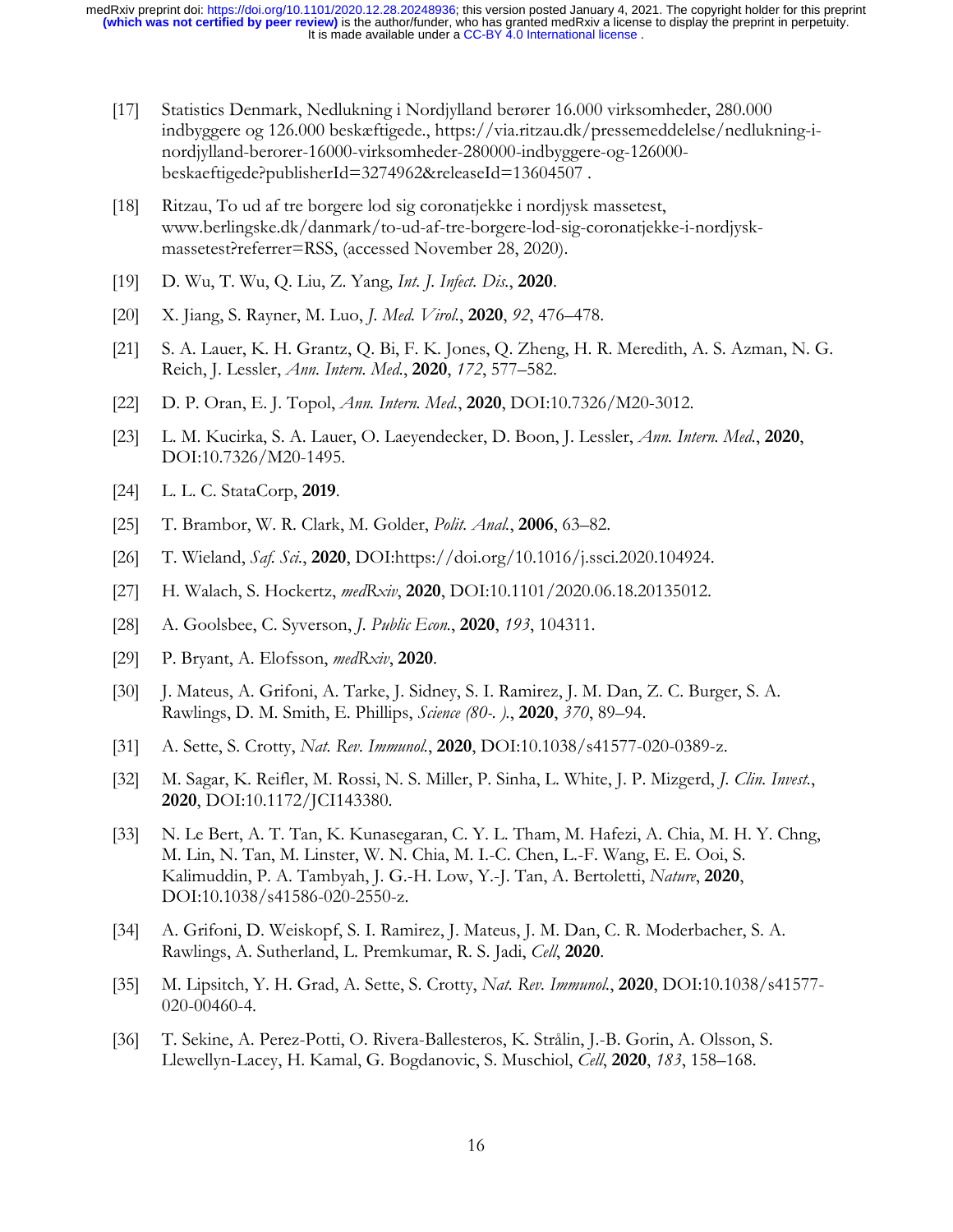

### Figure 1. Infection development in Northern Jutland

**Figure 1.** Reported infection levels in the administrative region of Northern Jutland around the time of the November lockdown (Blue: daily new positives; orange: running weekly summed positives). (**A**) The seven municipalities with lockdown mandate. (**B**) The four municipalities without lockdown mandate. Vertical lines indicate first and last days of mandate effective (November 6 and 9). Any effect has to emerge later than this, since PCR also takes time to manifest in the population of positives.

### **Table 1. Descriptive statistics**

|                                     | Mean  | Standard deviation | <b>Observations</b> |
|-------------------------------------|-------|--------------------|---------------------|
| Log number infected <sup>a</sup>    | .079  | .098               | 1001                |
| Log number tested <sup>b</sup>      | 5.601 | 1.495              | 1001                |
| Log infected last week <sup>c</sup> | .424  | .316               | 1001                |
| Lockdown plus 7 days                | .133  | .339               | 1001                |
| Lockdown plus 4 days                | .154  | .361               | 1001                |
| Lockdown plus 10 days               | .112  | .315               | 1001                |
| Lockdown minus 14 days              | .098  | .297               | 1001                |
| Spatial infected                    | .407  | .544               | 1001                |
| Spatial infected plus 2 days        | .402  | .541               | 1001                |
| Spatial lockdown                    | .116  | .301               | 1001                |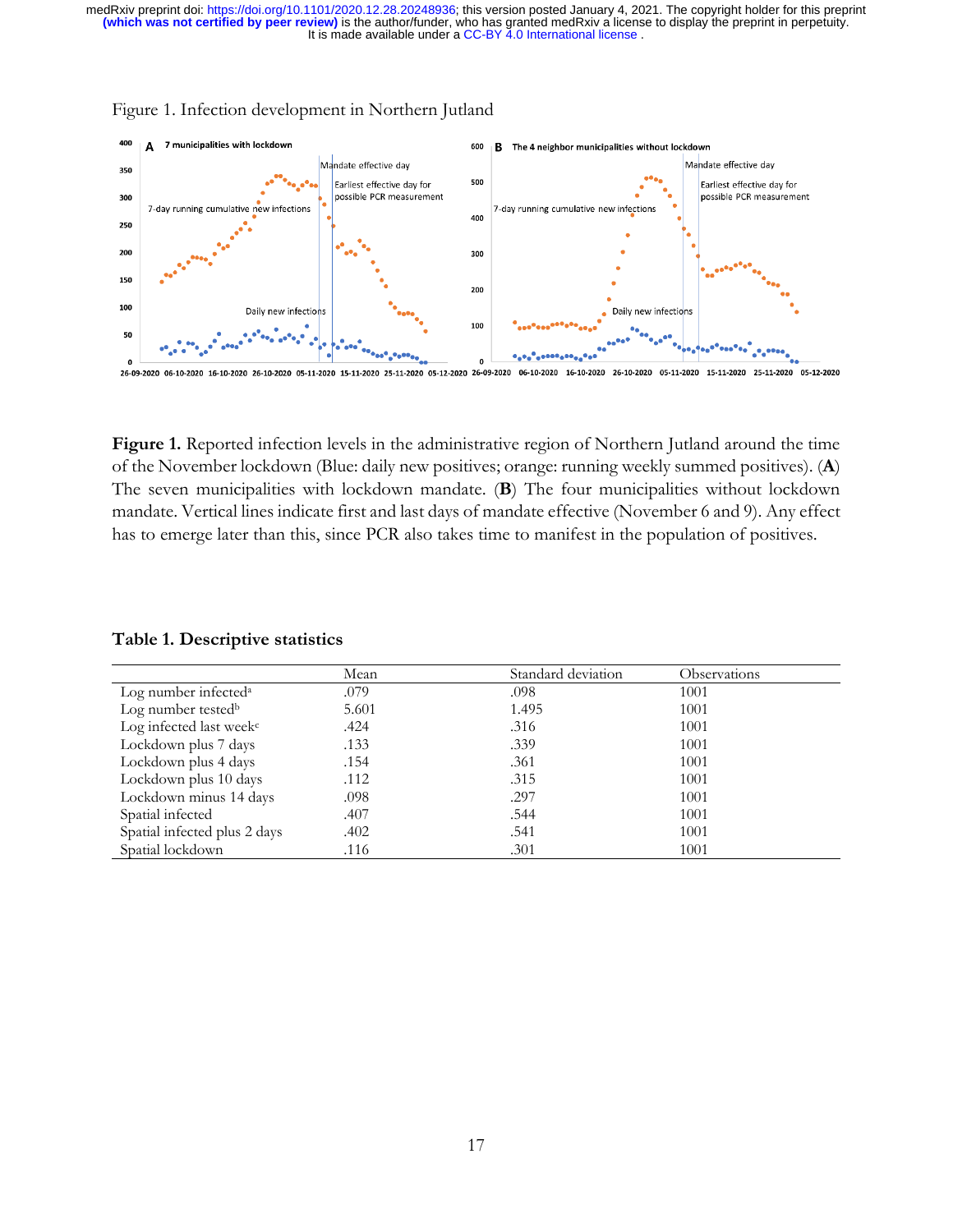# **Table 2. Main results**

|                        |         | 2        | 3        | 4        |
|------------------------|---------|----------|----------|----------|
| Log infected yesterday | $.295*$ |          |          |          |
|                        | (.129)  |          |          |          |
| Log infected last week |         | $.148**$ | $.146**$ | $.147**$ |
|                        |         | (.027)   | (.029)   | (.029)   |
| Lockdown plus 7 days   | $-.055$ | $-.025$  |          |          |
|                        | (.029)  | (.017)   |          |          |
| Lockdown plus 4 days   |         |          | $-.033$  |          |
|                        |         |          | (.024)   |          |
| Lockdown plus 10 days  |         |          |          | $-.033$  |
|                        |         |          |          | (.024)   |
| Weekday FE             | Yes     | Yes      | Yes      | Yes      |
| Week FE                | Yes     | Yes      | Yes      | Yes      |
| Municipality FE        | Yes     | Yes      | Yes      | Yes      |
| <b>Observations</b>    | 1011    | 1011     | 1011     | 1011     |
| With R squared         | .222    | .284     | .289     | .285     |
| F statistic            | 50.76   | 27.60    | 27.90    | 27.80    |

Note: \*\* (\*) denote significance at p<.01 (p<.05). FE refers to fixed effects. Numbers in parentheses are standard errors clustered at the municipality level. The dependent variable is the logarithm to the daily number of infected people per 1000 inhabitants Column 1 uses the one-day lagged infection rate as control. Column 2 uses the accumulated infection rate of the preceding seven days. Column 3 has a lag of the lockdown effect of four days. Column 4 has a lag of the lockdown effect of 10 days.

# **Table 3. Spatial spill-overs**

|                                 |          | 2        | 3        | 4         |
|---------------------------------|----------|----------|----------|-----------|
| Log infected last week          | $.147**$ | $.148**$ | $.147**$ | $.124***$ |
|                                 | (.028)   | (.028)   | (.028)   | (.029)    |
| Lockdown plus 7 days            | $-.024$  | $-.024$  | $-.025$  | $-.004$   |
|                                 | (.017)   | (.017)   | (.017)   | (.008)    |
| Spatial infections              | .015     |          | $.019*$  | .008      |
|                                 | (.008)   |          | (.008)   | (.011)    |
| Spatial infections plus 2       |          | .006     |          |           |
| days                            |          | (.011)   |          |           |
| Spatial lockdown                |          |          | .022     | $-.022$   |
|                                 |          |          | (.022)   | (.018)    |
| $\ast$<br>infections<br>Spatial |          |          |          | $.151**$  |
| lockdown                        |          |          |          | (.025)    |
| Weekday FE                      | Yes      | Yes      | Yes      | Yes       |
| Week FE                         | Yes      | Yes      | Yes      | Yes       |
| Municipality FE                 | Yes      | Yes      | Yes      | Yes       |
| Observations                    | 1011     | 1011     | 1011     | 1011      |
| With R squared                  | .289     | .284     | .288     | .313      |
| F statistic                     | 26.02    | 25.77    | 24.58    | 26.12     |

Note: \*\* (\*) denote significance at p<.01 (p<.05). FE refers to fixed effects. Numbers in parentheses are standard errors clustered at the municipality level. The dependent variable is the logarithm to the daily number of infected people per 1000 inhabitants. The conditional marginal effect of spatial infections when a municipality is surrounded by locked down neighbours is .159 (.027) and significant at p<.01.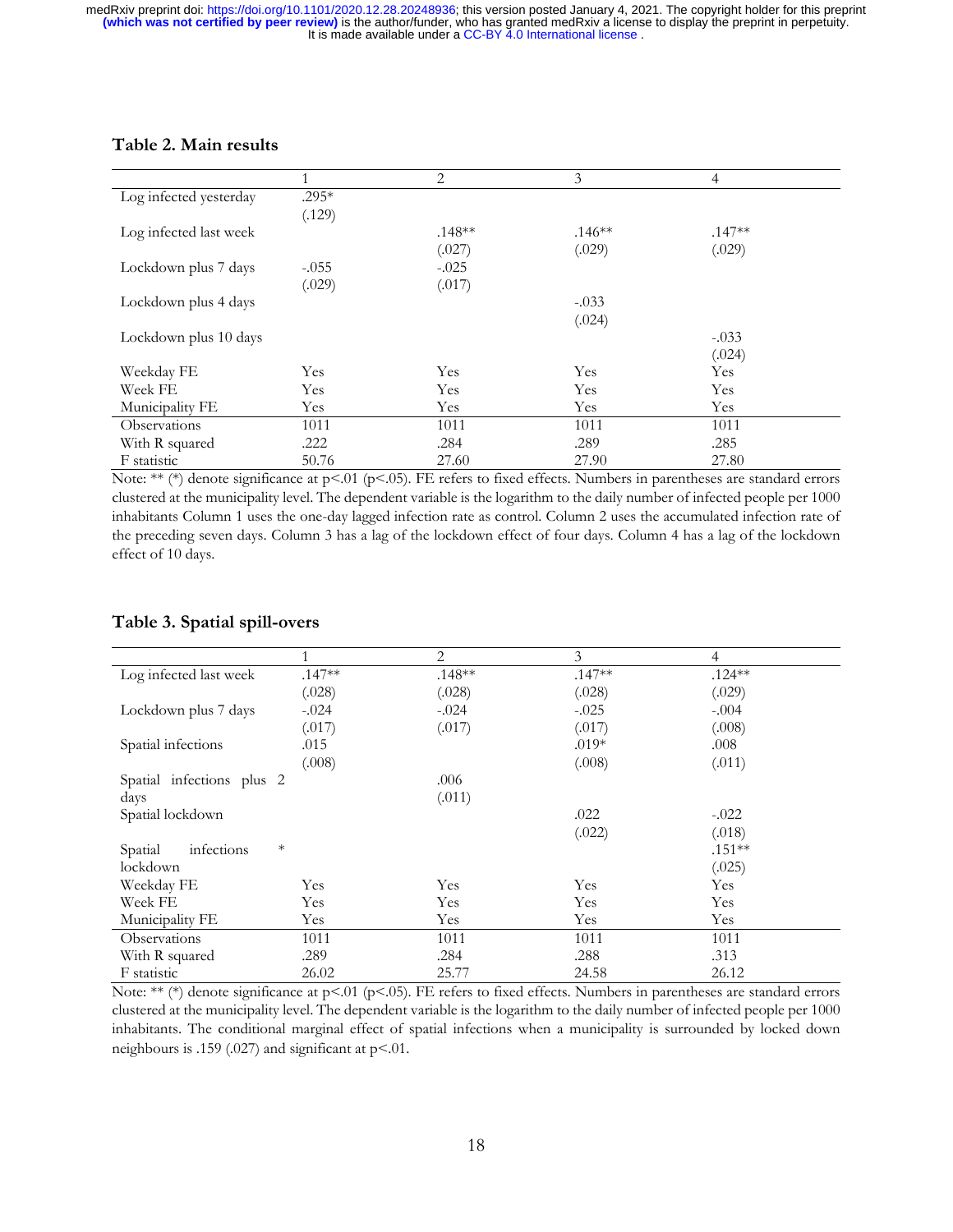|                              |             | 2         | 3          | $\overline{4}$ |
|------------------------------|-------------|-----------|------------|----------------|
| Log infected last week       | $.114***$   | $.112***$ | $.108***$  | $.875***$      |
|                              | (.029)      | (.027)    | (.025)     | (.189)         |
| Log number tested            | $.039***$   | $.042***$ | $.048***$  |                |
|                              | (.009)      | (.008)    | (.007)     |                |
| Lockdown plus 7 days         | $-0.043***$ | .002      | .011       | $.470***$      |
|                              | (.016)      | (.035)    | (.041)     | (.139)         |
| Lockdown plus $7 *$ tested   |             | $-.008*$  | $-0.012**$ |                |
|                              |             | (.004)    | (.005)     |                |
| Lockdown minus 14 days       |             |           | $.041**$   |                |
|                              |             |           | (.016)     |                |
| Lockdown minus $14 *$ tested |             |           | $-.013***$ |                |
|                              |             |           | (.002)     |                |
| Weekday FE                   | Yes         | Yes       | Yes        | Yes            |
| Week FE                      | Yes         | Yes       | Yes        | Yes            |
| Municipality FE              | Yes         | Yes       | Yes        | Yes            |
| Observations                 | 1011        | 1011      | 1011       | 1011           |
| With R squared               | .347        | .349      | .358       | .312           |
| F statistic                  | 34.55       | 32.62     |            | 31.54          |

# **Table 4. Results including test numbers**

Note: \*\* (\*) denote significance at p<.01 (p<.05). FE refers to fixed effects. Numbers in parentheses are standard errors clustered at the municipality level. The dependent variable in columns 1-3 is the logarithm to the daily number of infected people per 1000 inhabitants while the dependent variable in column 4 is the daily number of tested inhabitants.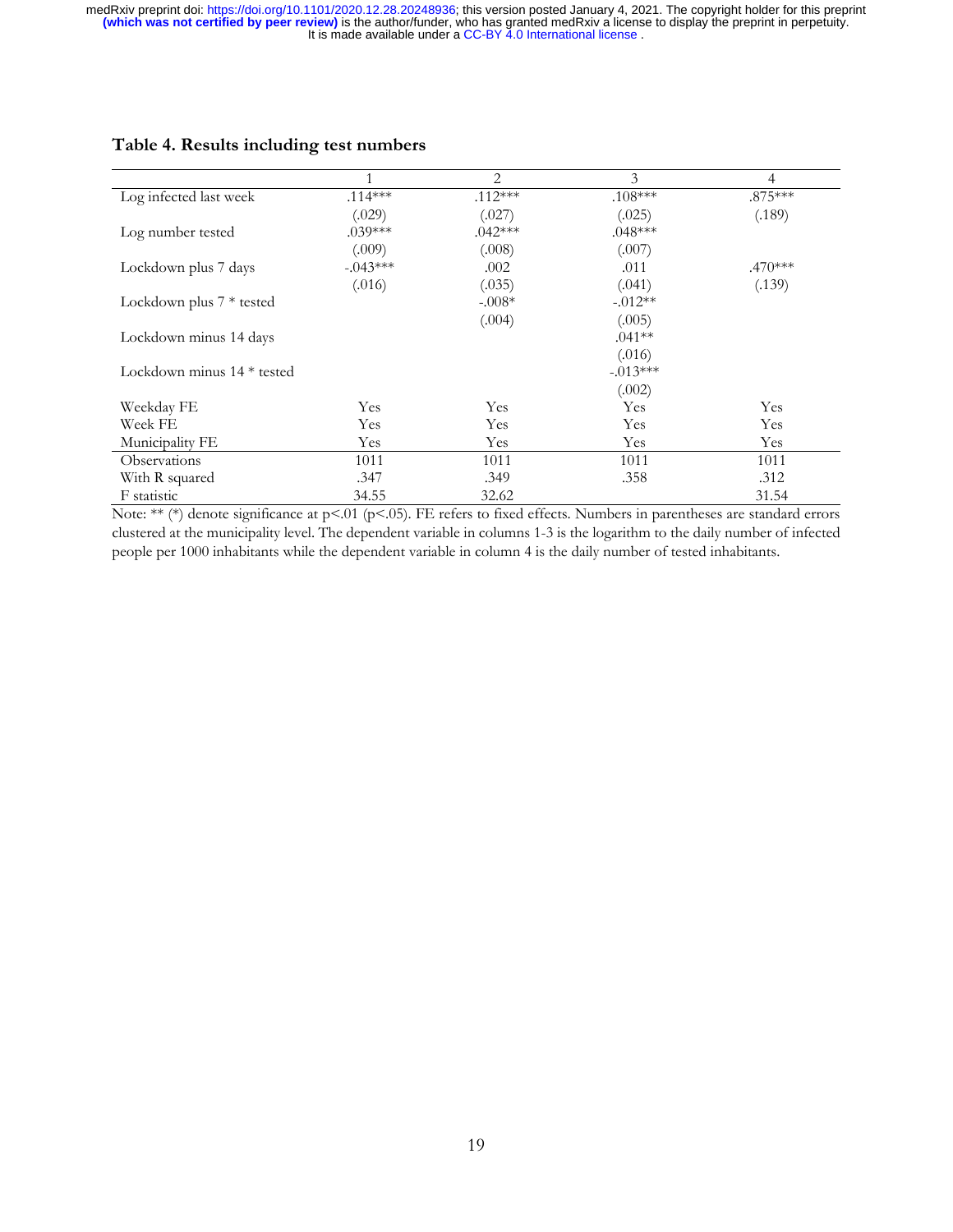**Figure A1**. **Map of Region Nordjylland of Denmark** (encircled municipalities were under lockdown.) (https://www.kl.dk/politik/kkr/kkr-nordjylland/)



**Figure A2**. **Increase in infection in December.** (**A**) Municipalities with lockdown. (**B**) Municipalities without lockdown. The dashed lines are 7-day running averages. Vertical lines indicate day of mandate effective (November 6) and first day where PCR positives can possibly be registered (three days). This shortest possible interval requires almost perfect test intensity. The increase in infection in December is very similar percentwise in both groups (approximate 5-fold increase), confirming similarity also post-NPI within the noise.

![](_page_19_Figure_4.jpeg)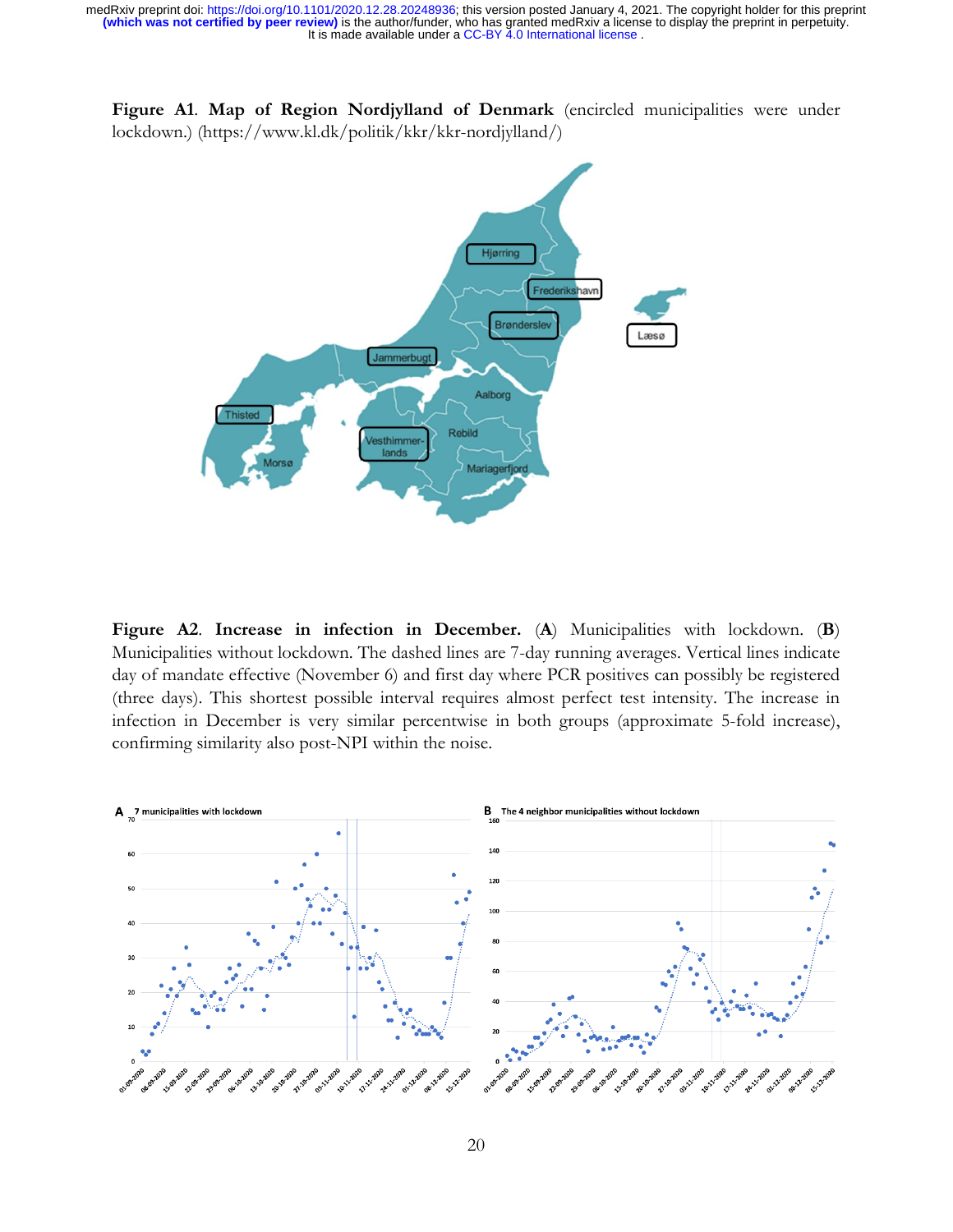![](_page_20_Figure_1.jpeg)

**Figure A3**. **Tests performed.** (**A**) Municipalities with lockdown. (**B**) Municipalities without lockdown. The dashed lines are 7-day running averages.

**Figure A4**. **test positivity (positives / tests).** (**A**) Municipalities with lockdown. (**B**) Municipalities without lockdown. The dashed lines are 7-day running averages.

![](_page_20_Figure_4.jpeg)